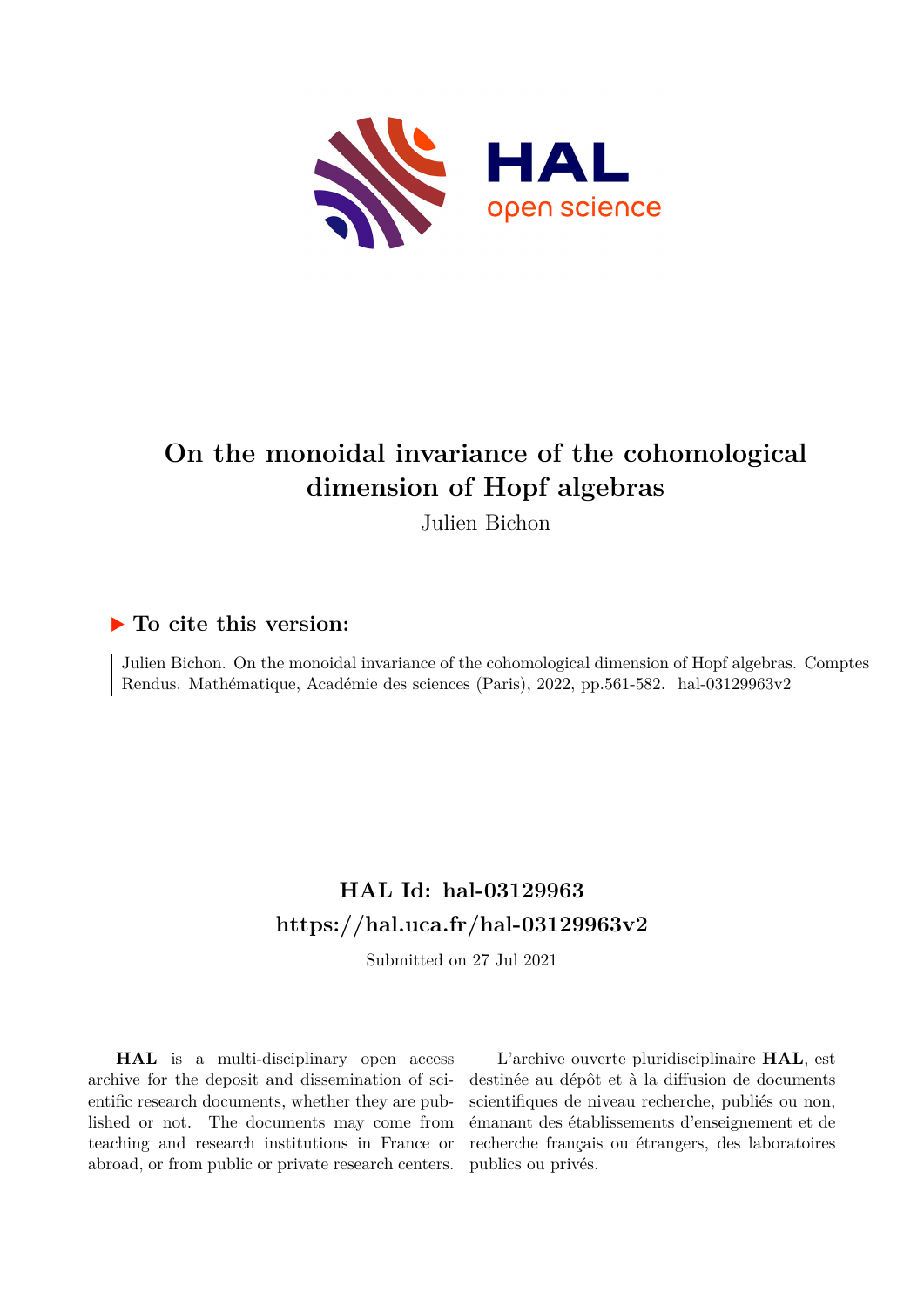# ON THE MONOIDAL INVARIANCE OF THE COHOMOLOGICAL DIMENSION OF HOPF ALGEBRAS

#### JULIEN BICHON

Abstract. We discuss the question of whether the global dimension is a monoidal invariant for Hopf algebras, in the sense that if two Hopf algebras have equivalent monoidal categories of comodules, then their global dimensions should be equal. We provide several positive new answers to this question, under various assumptions of smoothness, cosemisimplicity or finite dimension. We also discuss the comparison between the global dimension and the Gerstenhaber-Schack cohomological dimension in the cosemisimple case, obtaining equality in the case the latter is finite. One of our main tools is the new concept of twisted separable functor.

#### 1. INTRODUCTION

A classical invariant of an algebra A is its (right) global dimension

$$
\operatorname{r.gldim}(A)=\max\big\{\operatorname{pd}_A(M),\ M\in\mathcal{M}_A\big\}\in\mathbb{N}\cup\{\infty\}
$$

where for a (right) A-module M,  $\text{pd}_A(M)$  stands for its projective dimension, i.e. the smallest possible length for a resolution of M by projective A-modules.

The global dimension is a key ingredient in the analysis of certain geometric properties of discrete groups [10, 16], and often serves as a good analogue of the dimension of a smooth affine variety. However in some noncommutative situations, it is better to replace it by the Hochschild cohomological dimension, which has similar geometric significance, and is defined by:

$$
cd(A) = \max \{ n : H^n(A, M) \neq 0 \text{ for some } A - bimodule M \} \in \mathbb{N} \cup \{ \infty \}
$$

$$
= \min \{ n : H^{n+1}(A, M) = 0 \text{ for any } A - bimodule M \}
$$

$$
= pd_{A \cup A}(A)
$$

where  $H^*(A, -)$  denotes Hochschild cohomology and  $\text{pd}_{A\mathcal{M}_A}(A)$  is the projective dimension of A in the category of A-bimodules.

Indeed, for example if  $A = A_1(k)$  is the first Weyl algebra (k is, as in all the paper, an algebraically closed field), we have r.gldim $(A_1(k)) = 1$  (in characteristic zero) and  $cd(A_1(k)) = 2$ , while  $A_1(k)$  should definitively be considered as a 2-dimensional object.

When A is a Hopf algebra, it is well-known that we have

$$
r.gldim(A) = pd_{A}(k_{\varepsilon}) = cd(A) = l.gldim(A) = pd_{A}(\varepsilon k)
$$

where  $k_{\varepsilon}$  and  $_{\varepsilon}k$  denote the respective right and left trivial A-modules, and l.gldim(A) is the left global dimension. See [28] for the equalities at the extreme left and right, and, for example, [22] for the other equality. We simply will denote this number by  $cd(A)$ , and call it the cohomological dimension of A.

A general classical problem is whether the global dimension or the Hochschild cohomological dimension remain preserved under various kind of "deformations" of A, and

<sup>2010</sup> Mathematics Subject Classification. 16T05, 16E40, 16E10.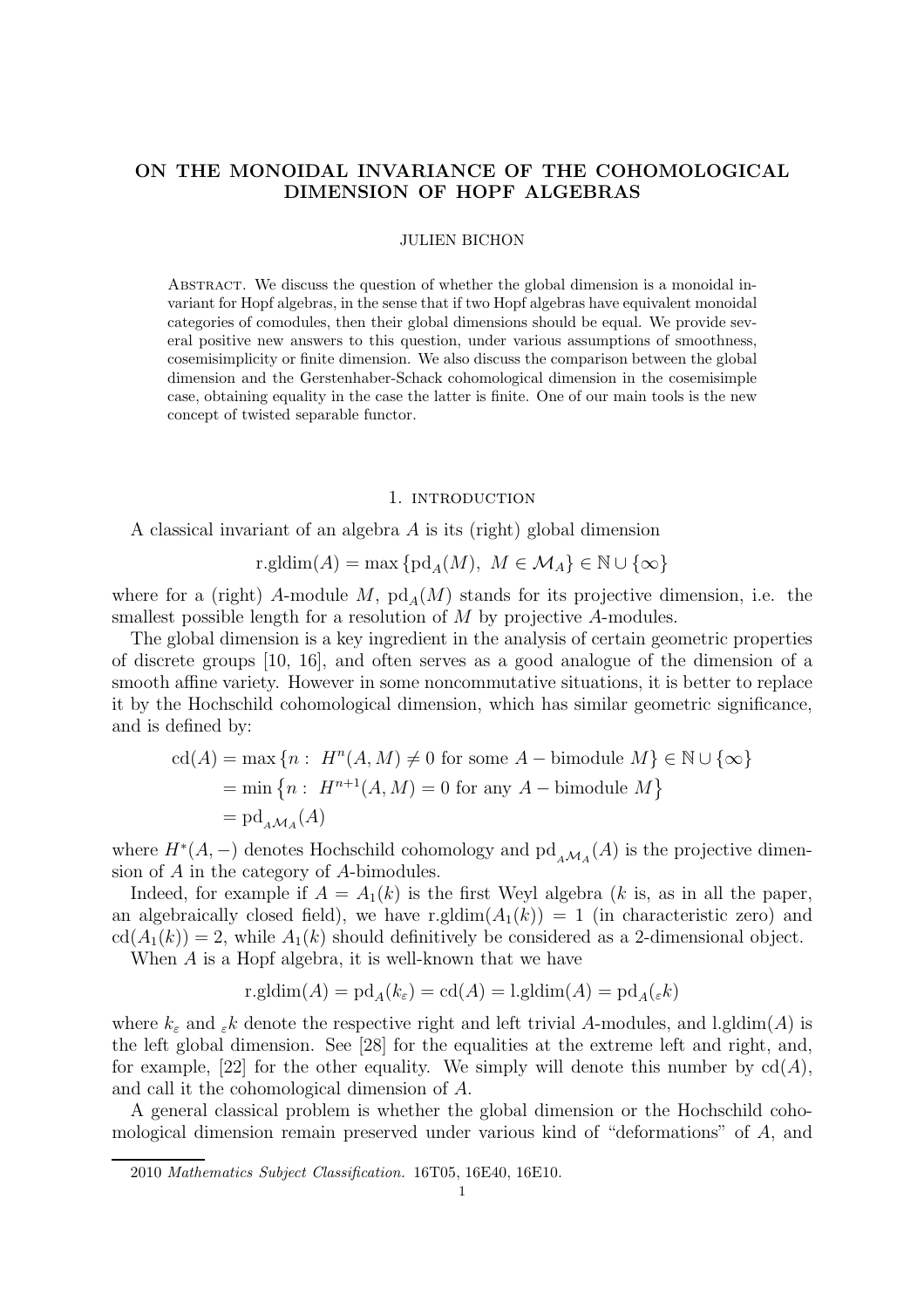the question we are particularly interested in, originally asked in [7] and suggested by examples studied in [5], is the following one.

Question 1.1. *If* A *and* B *are Hopf algebras having equivalent linear tensor categories of comodules, do we have*  $cd(A) = cd(B)$ ?

Some remarks immediately arise on the signifance and interest of Question 1.1.

- (1) The word "tensor" is crucial in the question, since this is what captures information about the algebra structure inside the category of comodules. Dropping it would make the question meaningless, as shown by the example of group algebras: if two group algebras have equivalent categories of comodules, the only conclusion, in lack of additional information, is that the groups have the same cardinality.
- (2) Tannaka-Krein duality [23] enables one to reconstruct a Hopf algebra from its tensor category of comodules together with the forgetful functor to vector spaces. However, it is not assumed here that the given monoidal equivalence is compatible with the respective forgetful functors, and so the Hopf algebras are non-isomorphic in general. There are many instances of the situation, see for example [6, 42] for a large review of examples, and [32, 33, 27, 37] for more recent ones.
- (3) As just said, the Hopf algebras in Question 1.1 are non-isomorphic in general, but worst, some of their ring-theoretical properties, such as Gelfand-Kirillov dimension, can be very diffrerent, see [15]. The interest in the question is thus both theoretical, in the investigation of which properties of a Hopf algebra are preserved under monoidal equivalence of the category of comodules, and practical, in the determination of the global dimension of new Hopf algebras from known old ones.

There are, to the best of our knowledge, two partial positive answers to Question 1.1 in the literature.

- (1) In [7, 8], it is shown that when A, B are cosemisimple with antipode satisfying  $S^4 = id$ , then  $cd(A) = cd(B)$ .
- (2) In [47], Wang, Yu and Zhang show that when A is twisted Calabi-Yau and B is homologically smooth, then  $cd(A) = cd(B)$ .

The aim of this paper is to provide several new positive answers to Question 1.1, together with application to the determination of the cohomological dimension of some Hopf algebras in some new situations (universal cosovereign Hopf algebras and free wreath products). Indeed, we show that Question 1.1 has a positive answer in the following cases.

- (1) The smooth case: we show that if A, B have bijective antipode and are (homologically) smooth, then  $cd(A) = cd(B)$ . This improves on [47, Theorem 2.4.5], which assumed moreover that  $A$  is twisted Calabi-Yau (and then proved that  $B$ is twisted Calabi-Yau as well), see Theorem 2.5. The proof is done by carefully inspecting the arguments in [47].
- (2) The cosemisimple case: we show that if A, B are cosemisimple and both have finite cohomological dimension, then  $cd(A) = cd(B)$ . See Theorem 5.7. Removing the assumption  $S^4 = id$  from [8] (with instead the finiteness assumption on cohomological dimensions) enables us to compute cohomological dimension in a number of new situations, see Section 8.
- (3) The finite-dimensional case: we show that under natural characteristic assumption on the base field or the assumption that  $A^*$  is unimodular, then  $cd(A) = cd(B)$ , see Theorem 9.1. Here, since finite-dimensional Hopf algebras are self-injective, we have  $cd(A) \in \{0, \infty\}$ , and the interest of Question 1.1 is more on the theoretical side, but, as Etingof pointed out, understanding the finite-dimensional situation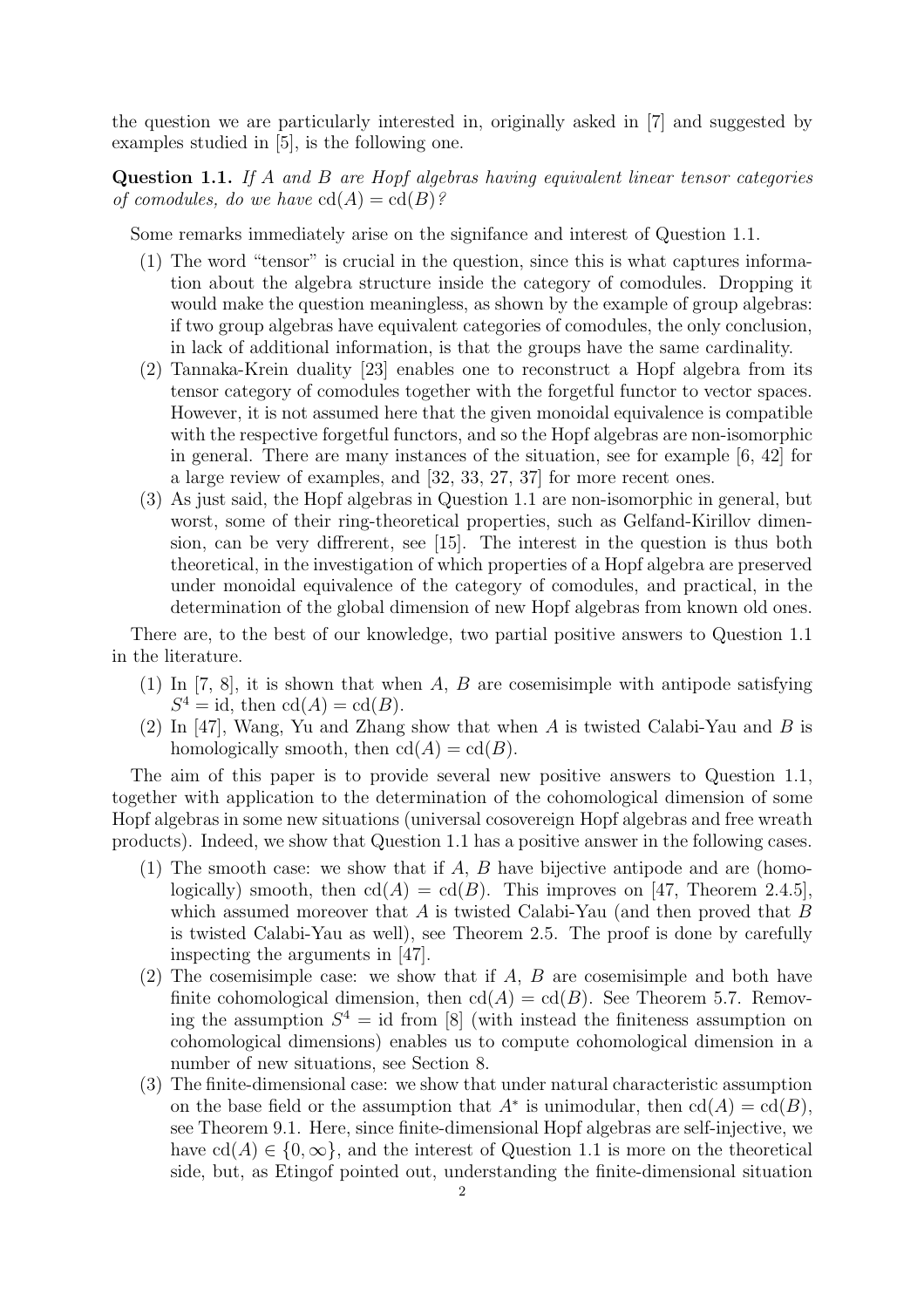should be an important aspect. The proof of Theorem 9.1 is a rather direct consequence of previous results [26, 18, 1], but an interesting aspect is that it connects Question 1.1 to a weak form of an important historical conjecture of Kaplansky saying that a finite-dimensional cosemisimple Hopf algebra is unimodular (the strong form says that a cosemisimple Hopf algebra satisfies  $S^2 = id$ .

Our method in the smooth and cosemimple cases is based on the fact that if  $\mathcal{M}^A \simeq \mathcal{O}$  $\mathcal{M}^B$  as above, results by Schauenburg [40] ensures that there exists an A-B Galois object R, and then on proving that  $cd(A) = cd(R) = cd(B)$ , which is achieved in the smooth case by following arguments of Yu [50]. In general one notices furthermore that  $\text{cd}(A) = \text{pd}_{R_{R}}(R)$ , the projective dimension of R in the category of Rbimodules inside B-comodules, and then the main question is to compare  $\text{pd}_{\underset{R}{R}\mathcal{M}_{R}^{B}}(R)$  and  $\mathrm{pd}_{R_{\mathcal{M}_R}}(R) = \mathrm{cd}(R)$ . The main ingredient in this comparison in the cosemisimple case is a twisted averaging trick, Lemma 5.3, that we believe to be quite non-straightforward. The averaging lemma leads to the concept of twisted separable functor we define in Section 4, a generalization of the notion of separable functor introduced in [34].

Of course, the above considerations lead to the following question.

Question 1.2. *Let* A *be a Hopf algebra. Under which conditions on* A *do we have*  $cd(A) = cd(R)$  *for any left or right A-Galois object*  $R$ ?

Theorem 5.7 in the cosemimple case has the drawback, in concrete situations, that we need to know in advance that both Hopf algebras have finite cohomological dimension, an information that is not necessarily avalaible. This leads us back to our initial idea to tackle Question 1.1 in [7], which was to use an auxiliary cohomological dimension for the Hopf algebra A, the Gestenhaber-Schack cohomological dimension, defined by

$$
\mathrm{cd}_{\mathrm{GS}}(A) = \max\{n : \ \mathrm{Ext}^n_{\mathcal{Y}D^A_A}(k, V) \neq 0 \ \mathrm{for \ some} \ V \in \mathcal{Y}D^A_A\} \in \mathbb{N} \cup \{\infty\}
$$

where  $\mathcal{YD}_A^A$  is the category of Yetter-Drinfeld modules over A and k is the trivial Yetter-Drinfeld module. It was shown in [7, Theorem 5.6, Corollary 5.7] that  $\text{cd}(A) \leq \text{cd}_{\text{GS}}(A)$ and that if A, B are Hopf algebras with  $\mathcal{M}^A \simeq \mathcal{M}^B$ , then

$$
\max(\mathrm{cd}(A),\mathrm{cd}(B)) \leq \mathrm{cd}_{\mathrm{GS}}(A) = \mathrm{cd}_{\mathrm{GS}}(B)
$$

Therefore, comparing  $cd(A)$  and  $cd_{GS}(A)$  can be a key step towards answers to Question 1.1. In this direction, we show (Theorem 6.4) that if A is a cosemisimple Hopf algebra with  $\text{cd}_{\text{GS}}(A)$  is finite, then  $\text{cd}(A) = \text{cd}_{\text{GS}}(A)$ . Again the method of proof is based on a twisted averaging trick and uses an appropriate twisted separable functor. Theorem 6.4 has, as a corollary, a weak form of Theorem 5.7, which is probably sufficient in dealing with numerous examples, see Corollary 6.5.

We expect that the equality  $cd(A) = cd_{GS}(A)$  holds for any cosemisimple Hopf algebra, but as already pointed in [7], it cannot hold for any Hopf algebra over any field, as we see by taking a semisimple non cosemisimple Hopf algebra over a field of positive characteristic, so we asked there whether the equality was true in characteristic zero. Etingof pointed out that it does not hold in characteristic zero even for the very simple example  $A = k[x]$  with x primitive. Hence we have now the following question.

# **Question 1.3.** *What are the Hopf algebras such that*  $cd(A) = cd_{GS}(A)$ *?*

The paper is organized as follows. Section 2 recalls the connection between Hopf-Galois objects and monoidal equivalences and proves our first result on the monoidal invariance of the cohomological dimension, in the smooth case. Section 3 provides the necessary material on categories of bimodules inside categories of comodules. Section 4 introduces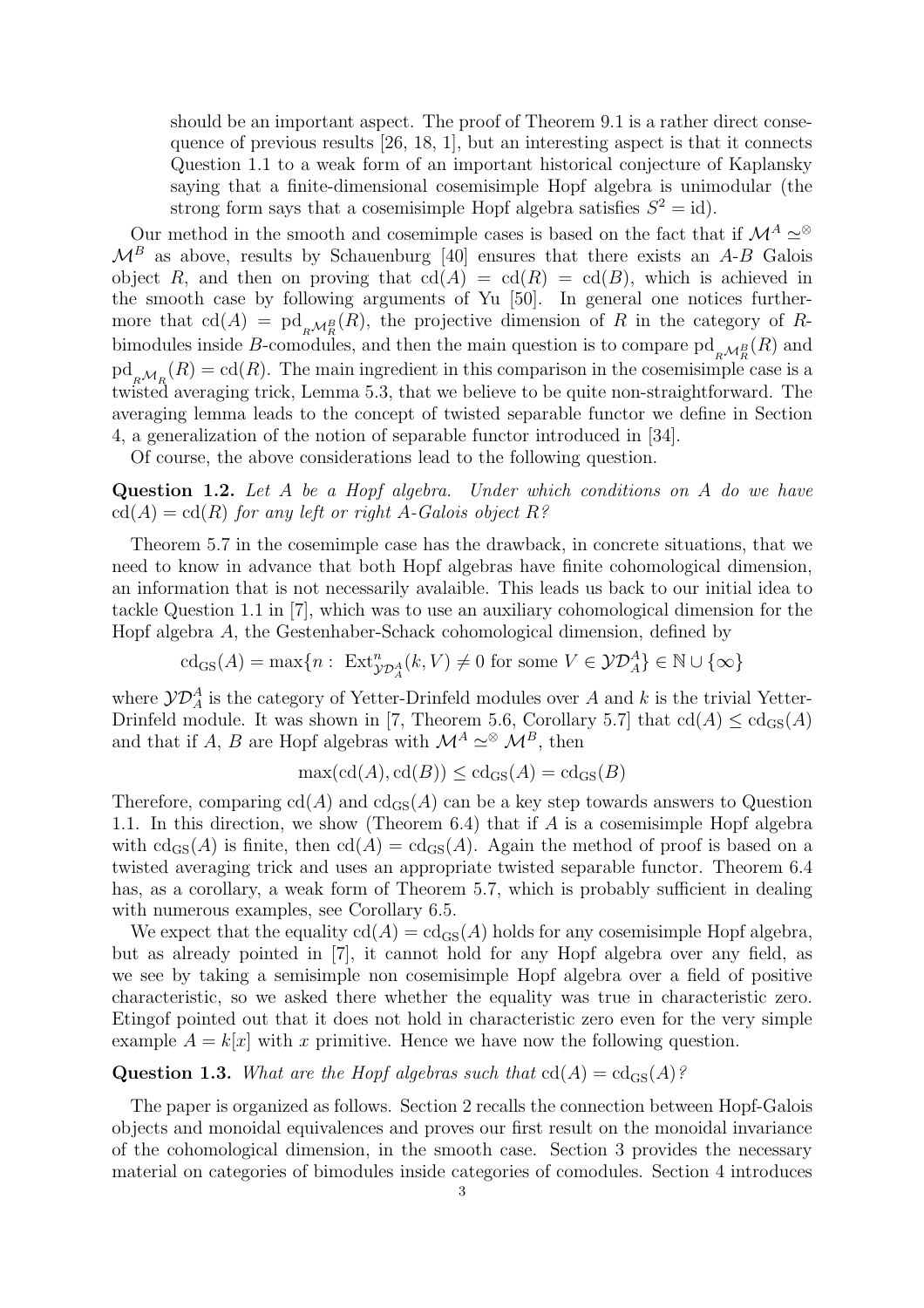the notion of twisted separable functor.This is used in Section 5 to prove Theorem 5.7, our second partial positive answer to Question 1.1, in the cosemimple case. Section 6 discusses the comparison bewteen cohomological dimension and Gerstenhaber-Schack cohomological dimension, together with the necessary material on Yetter-Drinfeld modules. Section 7 studies the behaviour of Gerstenhaber-Schack cohomological dimension under Hopf subalgebras in the cosemisimple case. Section 8 is devoted to applications to some examples. Section 9 discusses the finite-dimensional situation in Question 1.1. The reader only interested in this case might go directly to this section. The concluding Section 10 summarizes the known positive anwers to Question 1.1.

Notations and conventions. We work over an algebraically closed field k. We assume that the reader is familiar with the theory of Hopf algebras and their tensor categories of comodules, as e.g. in [19, 24, 31], and with the basics of homological algebra [10, 48]. If A is a Hopf algebra, as usual,  $\Delta$ ,  $\varepsilon$  and S stand respectively for the comultiplication, counit and antipode of A. We use Sweedler's notations in the standard way. The category of right A-comodules is denoted  $\mathcal{M}^A$ , the category of right A-modules is denoted  $\mathcal{M}_A$ , etc... The trivial (right) A-module is denoted  $k_{\varepsilon}$ . The set of A-module morphisms (resp. A-comodule morphisms) between two A-modules (resp. two A-comodules)  $V$  and  $W$  is denoted  $\text{Hom}_A(V, W)$  (resp.  $\text{Hom}^A(V, W)$ ).

Acknowledgements. I would like to thank Pavel Etingof for interesting discussions and pertinent remarks.

#### 2. Hopf-Galois objects and monoidal equivalences

2.1. **Hopf-Galois objects.** Let A be a Hopf algebra. Recall that a *left A-Galois object* is a non-zero left A-comodule algebra  $R$  such that the canonical map

$$
R \otimes R \longrightarrow A \otimes R
$$
  

$$
x \otimes y \longmapsto x_{(-1)} \otimes x_{(0)}y
$$

is bijective. Similarly a right A-Galois object is a non-zero right A-comodule algebra such that the obvious analogue of the previous canonical map is bijective. If  $B$  is another Hopf algebra, an  $A-B-bi-Galois object$  is an  $A-B-bicomodule algebra$  which is simultaneously left A-Galois and right B-Galois. See [40, 42].

As said in the introduction, it is important, in view of Question 1.1, to determine whether a Hopf algebra and its left or right Galois object have the same cohomological dimension, which lead us to Question 1.2, and for which we list a number of basic remarks.

*Remark* 2.1*.* Let A be a Hopf algebra and let R be a left or right A-Galois object. Then we have  $\text{cd}(R) \leq \text{cd}(A)$ . This follows from Stefan's spectral sequence [44, Theorem 3.3], or can be checked directly at the level of complexes defining Hochschild cohomlogy [6, Theorem 7.12]. See [50, Lemma 2.2] as well.

*Remark* 2.2*.* There is indeed the need of assumptions on A in Question 1.2, as the example of the Taft algebra  $H_n$  shows, which admits the matrix algebra  $M_n(k)$  as a Galois object [29], and for which we have  $\text{cd}(M_n(k)) = 0 < \text{cd}(H_n) = \infty$ .

*Remark* 2.3*.* In the setting of Question 1.2, as the Weyl algebra example shows, which is a Galois object over  $k[x, y]$ , the good dimension to consider is indeed the Hochschild cohomological dimension, and not the global dimension.

Recall that an algebra is said to be (homologically) smooth if the trivial bimodule has a finite resolution by finitely generated projective bimodules. For Hopf algebras, this is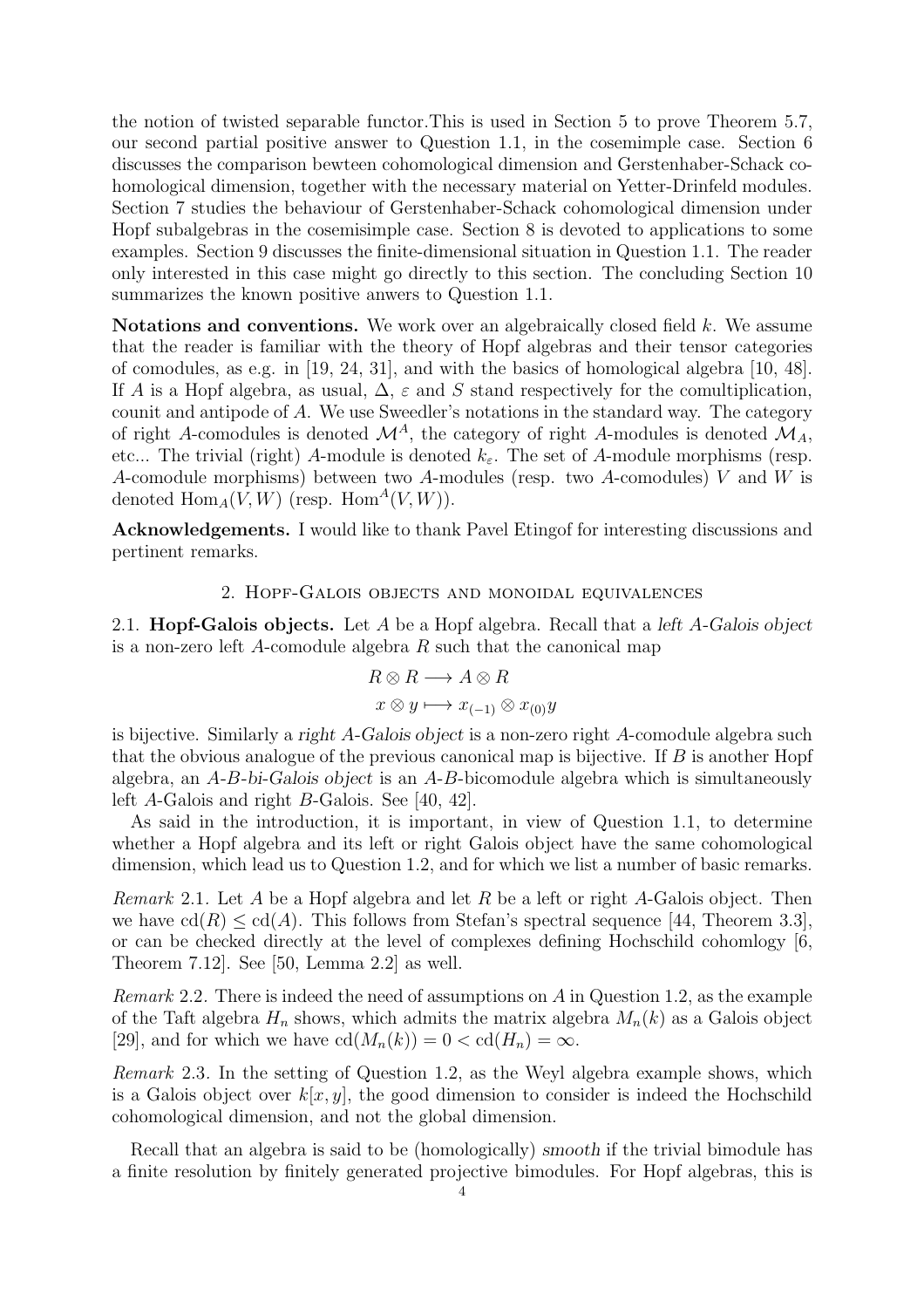equivalent to say that the trivial left or right A-module has a finite resolution by finitely generated projective modules.

A partial positive anwer to Question 1.2 was obtained by Yu [50]. Indeed, if A is a Hopf algebra with bijective antipode and  $R$  be a left of right  $A$ -Galois object, [50, Theorem 2.4.5] states that if A is twisted Calabi-Yau of dimension  $d$ , then so is  $R$ , and hence in particular  $d = \text{cd}(A) = \text{cd}(R)$ . Our first obervation is that, inspecting carefully the arguments in [50], what is needed to ensure the equality of the cohomological dimensions is smoothness only.

Theorem 2.4. *Let* A *be a Hopf algebra with bijective antipode, and let* R *be a left of right* A-Galois object. If A is smooth, then we have  $cd(A) = cd(R)$ 

*Proof.* Since A is homologically smooth, we have that  $cd(A)$  is finite, hence  $cd(A)$  $\max\{n : \text{Ext}_{A\mathcal{M}}^n(\varepsilon k, F) \neq 0 \text{ for some free module } F\},\$ and moreover the functor  $\text{Ext}_{A\mathcal{M}}^*(\varepsilon k, -)$ commutes with direct colimits, see e.g. [10, Chapter VIII]). Hence

$$
\operatorname{cd}(A)=\operatorname{pd}\nolimits_{\mathcal{AM}}(\varepsilon k)=\max\{n:\; \operatorname{Ext}\nolimits^n_{\mathcal{AM}}(\varepsilon k, A)\neq 0\; \}
$$

The algebra R is homologically smooth since A is, by [50, Lemma 2.4], hence we have similarly

$$
\mathrm{cd}(R)=\mathrm{pd}_{_R\mathcal{M}_R}(R)=\max\{n:\ \mathrm{Ext}^n_{_R\mathcal{M}_R}(R,R\otimes R)\neq 0\ \}
$$

We have by [50, Lemma 2.2, Lemma 2.1]

$$
\mathrm{Ext}^*_{_R\mathcal{M}_R}(R, R \otimes R) \simeq \mathrm{Ext}^n_{_A\mathcal{M}}({}_\varepsilon k, _A A \otimes R)) \simeq \mathrm{Ext}^*_{_A\mathcal{M}}({}_\varepsilon k, _A A) \otimes R
$$

where the first isomorphism is obtained from [50, Lemma 2.2, Lemma 2.1], with the left A-module structure on  $_A A \otimes R$  being simply by multiplying in A on the left, and the second one follows from the smoothness of R. Hence we obtain  $cd(A) = cd(R)$ .

If we start with a right Hopf-Galois object R over A, it is well-known that  $R^{op}$  is a left A-Galois object in a natural way (if the antipode of A is bijective), so that we can use the result for left A-Galois objects to conclude that  $cd(A) = cd(R)$  as well.

2.2. Monoidal equivalences. Let  $A, B$  be Hopf algebras. Schauenburg [40, Corollary 5.7] has shown the equivalence of the following assertions:

- (1) There exists an equivalence of monoidal categories  $\mathcal{M}^A \simeq \mathcal{M}^B$ ;
- (2) There exists an A-B-bi-Galois object.

It therefore follows that finding answers to Question 1.2 has immediate applications to Question 1.1. We thus obtain, via Theorem 2.4, a partial positive answer to Question 1.1, only assuming that the Hopf algebras are smooth, while [47, Theorem 2.4.5] assumed furthermore that one of the Hopf algebras is twisted Calabi-Yau, and then proved that the other one is twisted Calabi-Yau with the same dimension as well.

Theorem 2.5. *Let* A*,* B *be Hopf algebras that have equivalent linear tensor categories of comodules:*  $\mathcal{M}^A \simeq \mathcal{M}^B$ . If A and B are smooth and have bijective antipode, we have  $cd(A) = cd(B)$ .

*Proof.* Since there exists an A-B-bi-Galois object R, we have  $cd(A) = cd(R) = cd(B)$  by Theorem 2.4.

*Remark* 2.6. It is pointed out in Remark 2.2 that the matrix algebra  $M_n(k)$  is a Galois object over the Taft algebra  $H_n$ , and in fact  $M_n(k)$  is an  $H_n$ - $H_n$ -bi-Galois object [41]. This indicates that the approach via Hopf-Galois objects cannot cover all the possible situations in Question 1.1.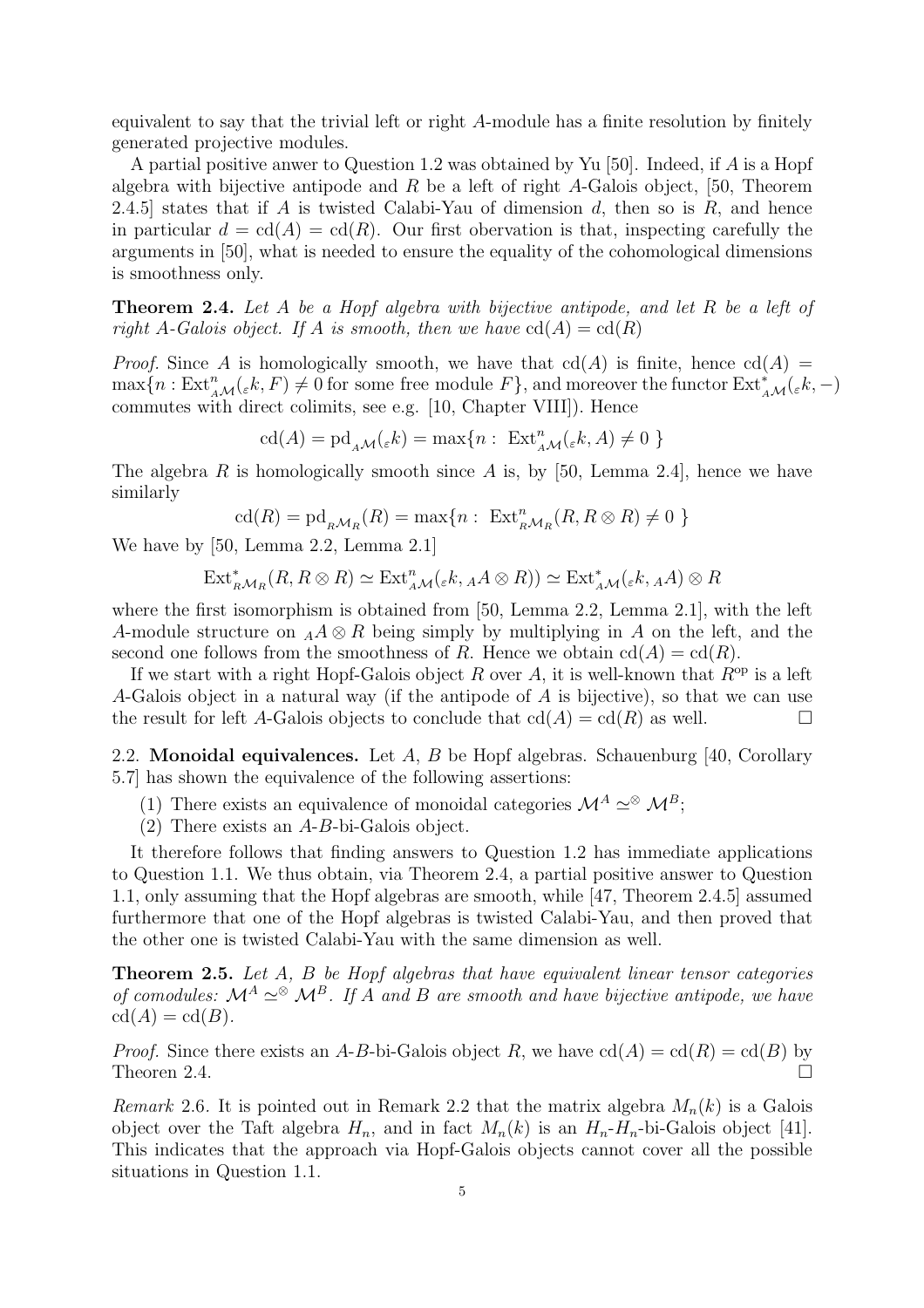#### 3. Equivariant bimodule categories and projective dimensions

In this section we explain how one can use bimodule categories in order to obtain informations on Question 1.2 and hence on Question 1.1.

Let A be a Hopf algebra, let R be a right A-comodule algebra (recall that this means that R is an algebra in the monoidal category  $\mathcal{M}^A$ ) and let  $_R\mathcal{M}_R^A$  be the category of Abimodules in the category  $\mathcal{M}^A$ : the objects are the A-comodules V with an R-bimodule structure having the Hopf bimodule compatibility conditions

 $(x \cdot v)_{(0)} \otimes (x \cdot v)_{(1)} = x_{(0)} \cdot v_{(0)} \otimes x_{(1)}v_{(1)}, (v \cdot x)_{(0)} \otimes (v \cdot x)_{(1)} = v_{(0)} \cdot x_{(0)} \otimes v_{(1)}x_{(1)}$ 

for any  $x \in R$  and  $v \in V$ . The morphisms are the A-colinear and R-bilinear maps. The category  $_R\mathcal{M}_R^A$  is obviously abelian, and the tensor product of bimodules induces a monoidal strucure on it.

The following basic property is certainly well-known, and a straightforward verification.

# Proposition 3.1. *Let* A *be a Hopf algebra and let* R *be a right* A*-comodule algebra.*

- (1) The forgetful functor  $\Omega^A: R\mathcal{M}_R^A \to \mathcal{M}^A$  has a left adjoint, which associates to a *comodule* V *the object* R ⊗ V ⊗ R *whose bimodule structure is given by left and right multiplication of* R *and whose comodule structure is the tensor product of the underlying comodules.*
- (2) *The forgetful functor*  $\Omega_R: {}_R{\mathcal{M}_R}^A \to {}_R{\mathcal{M}_R}$  *has a right adjoint, which associates to* an R-bimodule V the object  $V \otimes A$  whose R-bimodule structure is given by

$$
x \cdot (v \otimes a) = x_{(0)} \cdot v \otimes x_{(1)}a, \quad (v \otimes a) \cdot x = v \cdot x_{(0)} \otimes ax_{(1)}
$$

*and whose* A*-comodule structure is induced by the comultiplication of* A*.*

Objects in  ${}_{R}\mathcal{M}_{R}^{A}$  that are images of the above left adjoint functor are called free, they are indeed free as bimodules. Any object in  ${}_{R}\mathcal{M}^{A}_{R}$  is a quotient of a free object.

As usual, if  $\mathcal C$  is an abelian category having enough projective objects, the notation  $\text{pd}_{\mathcal{C}}(V)$  refers to the projective dimension of the object V, i.e. the smallest length of a resolution of  $V$  by projective objects in  $\mathcal{C}$ , with, as well

 $\text{pd}_{\mathcal{C}}(V) = \max\{n : \operatorname{Ext}^n_{\mathcal{C}}(V,W) \neq 0 \text{ for some object } W \text{ in } \mathcal{C}\}\$ 

The following corollary is a direct consequence of Proposition 3.1 and of the standard properties of pairs of adjoint functors.

Corollary 3.2. *Let* A *be a Hopf algebra and let* R *be a right* A*-comodule algebra.*

(1) The category  $_R \mathcal{M}_R^A$  has enough injective objects, since  $_R \mathcal{M}_R$  has, and we have, for any object V in  $_R\mathcal{M}_R^A$  and any R-bimodule W:

$$
\mathrm{Ext}^*_{_R\mathcal{M}_R}(\Omega_R(V),W)\simeq\mathrm{Ext}^*_{_R\mathcal{M}^A_R}(V,W\otimes A)
$$

(2) If  $\mathcal{M}^A$  has enough projective objects (in which case one says that A is co-Frobenius), so has  $_R\mathcal{M}_R^A$ . In that case, the previous isomorphism ensures that for any object  $V$  *in*  $_R\mathcal{M}_R^A$ *, we have* 

$$
\mathrm{pd}_{_R\mathcal{M}_R}(\Omega_R(V))\leq\mathrm{pd}_{_R\mathcal{M}_R^A}(V)
$$

(3) If A is cosemisimple, then  $_R\mathcal{M}_R^A$  has enough projective objects, and the projective *objects are the direct summands of the free ones.*

The connection between our problem and bimodules is now given by the following result.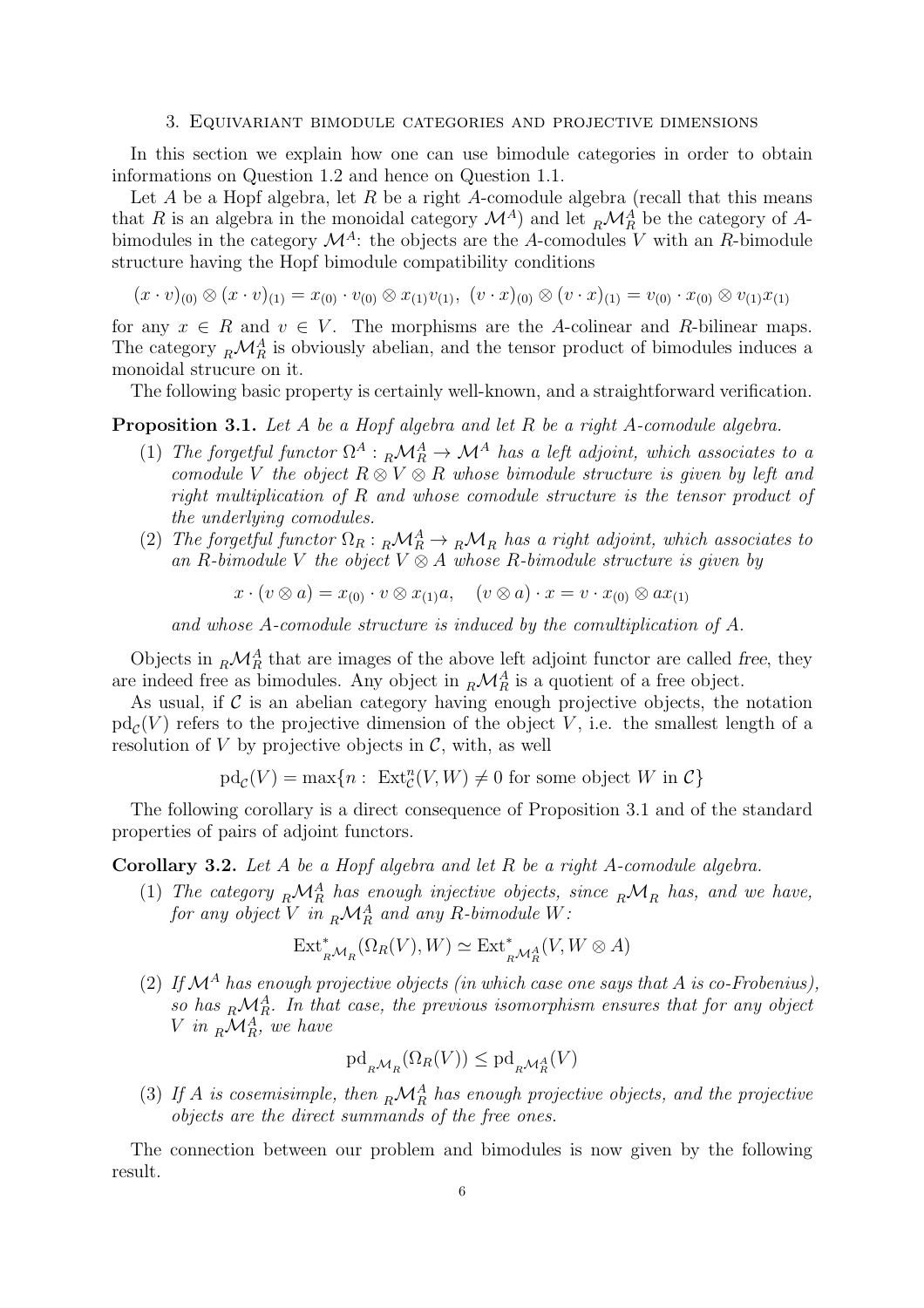Proposition 3.3. *Let* A *be a Hopf algebra, let* R *be a left* A*-Galois object, and let* B *a Hopf algebra such that*  $R$  *is A-B-bi-Galois. Then the category*  $_R{\cal M}_R^B$  *has enough projective objects, and we have*

$$
\operatorname{cd}(A)=\operatorname{pd}_{_R\mathcal{M}_R^B}(R)\geq\operatorname{pd}_{_R\mathcal{M}_R}(R)=\operatorname{cd}(R)
$$

*Proof.* First recall that it follows from the right version of [39, Theorem 5.7] (the structure theorem for Hopf modules) that the functor

$$
{}_{A}\mathcal{M} \longrightarrow {}_{A}\mathcal{M}_{A}^{A}
$$

$$
V \longmapsto V \circledcirc A
$$

is a monoidal equivalence of categories, where  $V \odot A$  is  $V \otimes A$  as a vector space, has the tensor product left A-module structure and the right module and comodule structures are induced by the multiplication and comultiplication of A respectively. This monoidal equivalence transforms the trivial module  $\varepsilon k$  into the A-bimodule A.

Now let  $R$  be an  $A-B$ -bi-Galois object. The corresponding monoidal equivalence  $\mathcal{M}^A \simeq^{\otimes} \mathcal{M}^B$  in [40] is given by the cotensor product  $-\Box_A R$ , and sends A to R, and thus clearly induces an equivalence between the bimodule categories  $_A\mathcal{M}_A^A$  and  $_R\mathcal{M}_R^B$ . Composing with the equivalence at the beginning of the proof, we get a monoidal equivalence

$$
{}_A\mathcal{M}\simeq^{\otimes}{}_R\mathcal{M}^B_R
$$

sending  $\varepsilon k$  to R. It is then clear that  $_R\mathcal{M}_R^B$  has enough projective objects, and that  $\text{cd}(A) = \text{pd}_{A}(\varepsilon k) = \text{pd}_{R} \mathcal{M}_{R}^{B}(R)$ . The last inequality has been given in Remark 2.1.  $\Box$ 

It is therefore crucial to compare  $\text{pd}_{R\mathcal{M}_{R}^{B}}(R)$  and  $\text{pd}_{R\mathcal{M}_{R}}(R)$  for R a right B-Galois object. Notice that the problem makes sense and is interesting for any comodule algebra, as soon as  ${}_{R}\mathcal{M}^{B}_{R}$  has enough projective projects. This is the motivation for the tools we develop in the next section.

# 4. Twisted separable functors

In this section we introduce the notion of twisted separable functor.

If C is category, we say that a subclass F of objects of C is generating if for every object V of C, there exists an object P of F together with an epimorphism  $P \to V$ .

**Definition 4.1.** Let C and D be some categories. We say that a functor  $F : C \to D$  is twisted separable if there exist

- (1) an autoequivalence  $\Theta$  of the category  $\mathcal{D}$ ;
- (2) a generating subclass  $\mathcal F$  of objects of  $\mathcal C$  together with, for any object  $P$  of  $\mathcal F$ , an isomorphism  $\theta_P : F(P) \to \Theta F(P)$ ;
- (3) a natural morphism  $\mathbf{M}_{-,-}$ :  $\text{Hom}_{\mathcal{D}}(F(-), \Theta F(-)) \to \text{Hom}_{\mathcal{C}}(-, -)$  such that for any object P of F, we have  $M_{P,P}(\theta_P) = \mathrm{id}_P$ .

The naturality condition above means that for any morphisms  $\alpha: V' \to V$ ,  $\beta: W \to V'$ W' in C and any morphism  $f: F(V) \to \Theta F(W)$  in D, we have

$$
\beta \circ \mathbf{M}_{V,W}(f) \circ \alpha = \mathbf{M}_{V',W'}(\Theta F(\beta) \circ f \circ F(\alpha))
$$

When F is the whole class of objects of C, the autoequivalence  $\Theta$  is the identity and the isomorphisms  $\theta_P$  all are the identity, we get the notion of separable functor from [34], which is known to be provide a convenient setting for various types of generalized Maschke theorems, see [12]. A basic example of a separable functor is, when  $A$  is a cosemisimple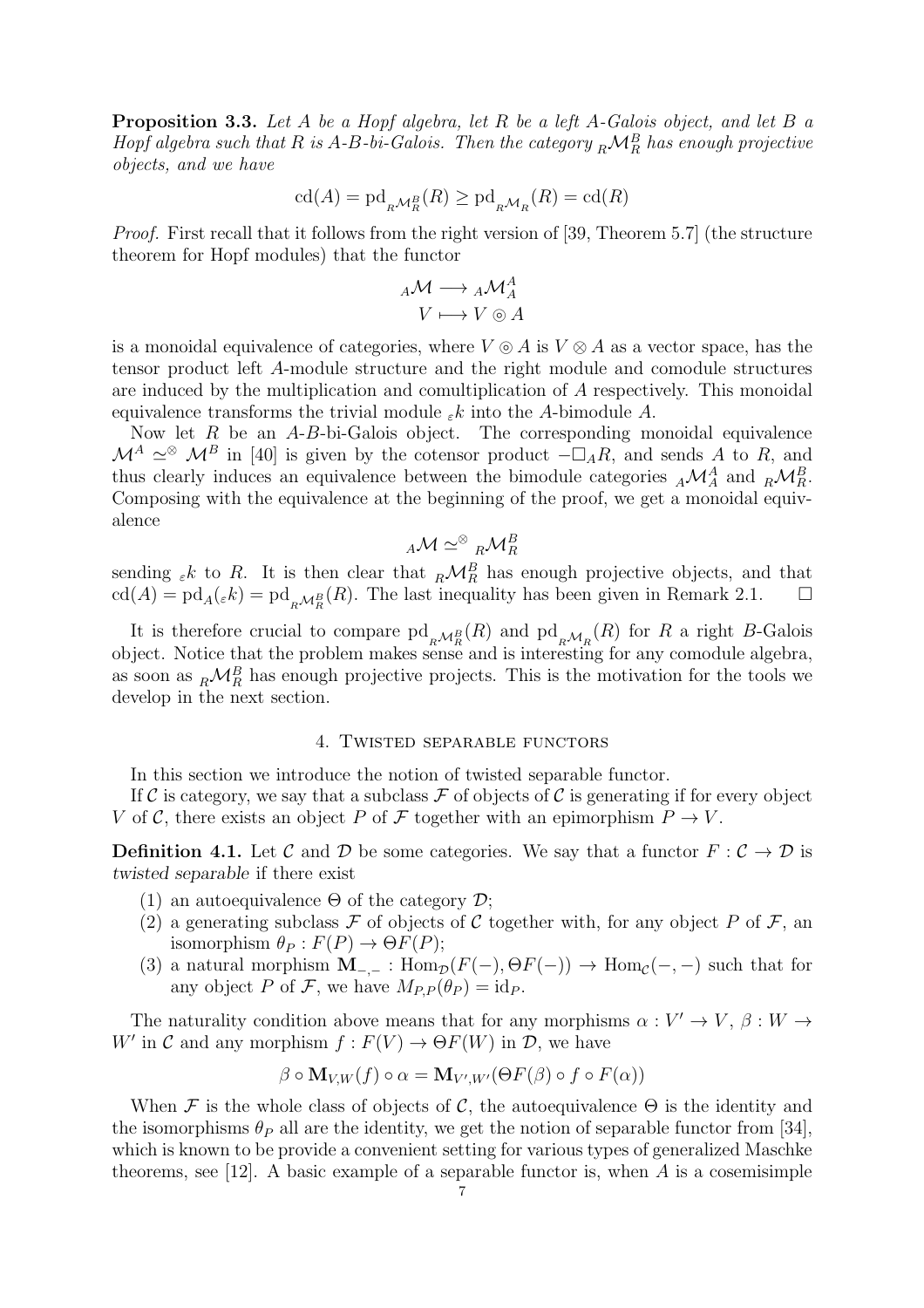Hopf algebra, the forgetful functor  $\mathcal{M}^A \to \text{Vec}_k$ : this is the content of Proposition 5.1 in the next section.

Our motivation to introduce the present notion of twisted separable functor is the following result.

Proposition 4.2. *Let* C *and* D *be abelian categories having enough projective objects,* and let  $F: \mathcal{C} \to \mathcal{D}$  be a functor. Assume that the following conditions hold:

- (1) *the functor* F *is exact and preserves projective objects;*
- (2) the functor F is twisted separable and F, the corresponding class of objects of  $\mathcal{C}$ , *contains a generating subclass*  $\mathcal{F}_0$  *consisting of projective objects.*

*Then, for any object* V of C such that  $pd_c(V)$  is finite, we have  $pd_c(V) = pd_p(F(V))$ .

We begin with some preliminaries.

**Lemma 4.3.** Let C be an abelian category having enough projective objects, and let  $\mathcal{F}_0$ be a generating subclass of  $\mathcal C$  consisting of projective objects. If  $\text{pd}_{\mathcal C}(V)$  is finite, we have

$$
\mathrm{pd}_{\mathcal{C}}(V) = \max\{n : \ \mathrm{Ext}^n_{\mathcal{C}}(V,F) \neq 0 \ \text{for some object } F \ \text{in } \mathcal{F}_0\}
$$

*Proof.* Every object X fits into an exact sequence  $0 \to W \to F \to X \to 0$  with F an object of  $\mathcal{F}_0$ , hence projective. The result is thus obtained via a classical argument: if  $n = \text{pd}_{\mathcal{C}}(V)$ , the long Ext exact sequence gives that the functor  $\text{Ext}^n_{\mathcal{C}}(V, -)$  is right exact, and hence  $\text{Ext}^n_{\mathcal{C}}(V, F) \neq 0$  for some object F of  $\mathcal{F}_0$ .

Lemma 4.4. *Assume we are in the setting of Proposition 4.2. For any objects* X, W *of* C*, we have a morphism*

$$
\mathrm{Ext}^*_{\mathcal{D}}(F(X),\Theta F(W)) \longrightarrow \mathrm{Ext}^*_{\mathcal{C}}(X,W)
$$

*which is surjective if* W *is an object of* F*.*

*Proof.* Start with a projective resolution

$$
\cdots \longrightarrow P_n \xrightarrow{d_n} P_{n-1} \xrightarrow{d_{n-1}} \cdots \xrightarrow{d_2} P_1 \xrightarrow{d_1} P_0 \xrightarrow{d_0} X \longrightarrow 0
$$

of X by objects in C. Since the functor F is exact and preserves projectives, we get a projective resolution

$$
\cdots \longrightarrow F(P_n) \stackrel{F(d_n)}{\longrightarrow} F(P_{n-1}) \stackrel{F(d_{n-1})}{\longrightarrow} \cdots \stackrel{F(d_2)}{\longrightarrow} F(P_1) \stackrel{F(d_1)}{\longrightarrow} F(P_0) \stackrel{F(d_0)}{\longrightarrow} F(X) \to 0
$$

of  $F(X)$  in  $D$ . For all  $i \geq 0$ , we have, by the naturality assumption, commutative diagrams

$$
\text{Hom}_{\mathcal{D}}(F(P_i), \Theta F(W)) \xrightarrow{\qquad \qquad \text{--}\text{--}\text{--}^{C}(\text{--}\text{--}\text{--}\text{--}\text{--}\text{--}} \text{Hom}_{\mathcal{D}}(F(P_{i+1}), \Theta F(W))
$$
\n
$$
\downarrow \text{M}_{P_i, W} \qquad \qquad \downarrow \text{M}_{P_{i+1}, W}
$$
\n
$$
\text{Hom}_{\mathcal{C}}(P_i, W) \xrightarrow{\qquad \qquad \text{--}\text{--}\text{--}\text{--}\text{--}\text{--}\text{--}} \text{Hom}_{\mathcal{C}}(P_{i+1}, W)
$$

that induce a morphism of complexes

$$
\mathbf{M}:\mathrm{Hom}_{\mathcal{D}}(F(P_*),\Theta F(W))\to \mathrm{Hom}_{\mathcal{C}}(P_*,W)
$$

and hence a morphism between the corresponding cohomologies:

$$
H^*(\widetilde{\mathbf{M}}): \text{Ext}^*_{\mathcal{D}}(F(X), \Theta F(W)) \longrightarrow \text{Ext}^*_{\mathcal{C}}(X, W)
$$

Assume now that W is an object of  $\mathcal{F}$ , and let  $f \in \text{Hom}_{\mathcal{C}}(P_i, W)$ . We have

$$
\mathbf{M}_{P_i,W}(\theta_W \circ F(f)) = M_{W,W}(\theta_W) \circ f = f
$$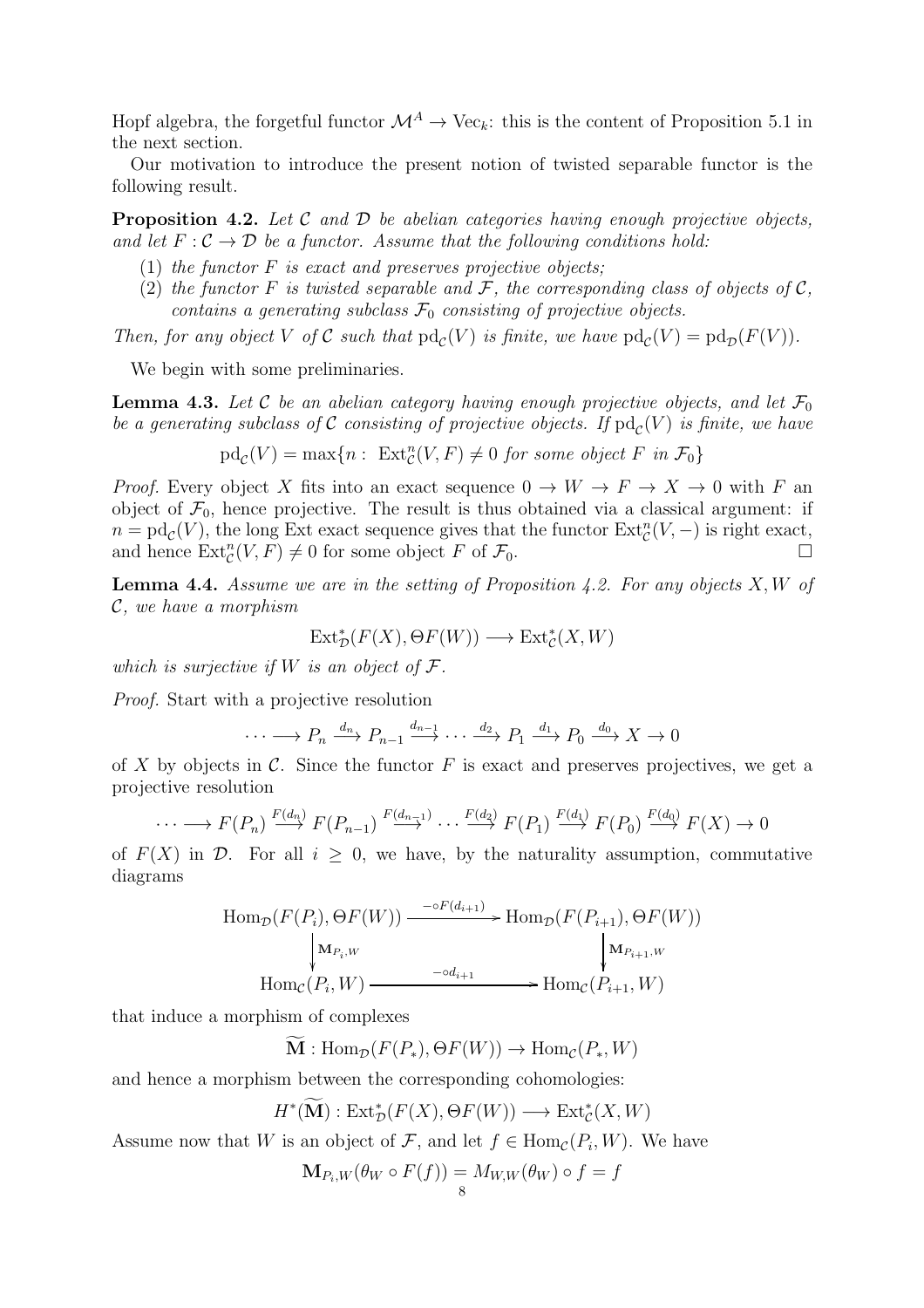and if moreover  $f \circ d_{i+1} = 0$ , we have also  $\theta_W \circ F(f) \circ F(d_{i+1}) = 0$ . This shows that  $H^*(\overline{\mathbf{M}})$  is surjective.

*Remark* 4.5*.* Assume, as the setting of Proposition 4.2 allows us to, that in the proof of the previous lemma, we have started with a projective resolution

$$
\cdots \longrightarrow P_n \xrightarrow{d_n} P_{n-1} \xrightarrow{d_{n-1}} \cdots \xrightarrow{d_2} P_1 \xrightarrow{d_1} P_0 \xrightarrow{d_0} X \longrightarrow 0
$$

of X by objects in  $\mathcal{F}$ . Then, for  $f \in \text{Hom}_{\mathcal{C}}(P_i, W)$ , we have

$$
\mathbf{M}_{P_i,W}(\Theta(F(f)) \circ \theta_{P_i}) = f \circ M_{P_i,P_i}(\theta_{P_i}) = f
$$

This shows that the morphism of complexes  $\mathbf{M}$  : Hom<sub> $\mathcal{D}(F(P_*), \Theta F(W)) \to \text{Hom}_{\mathcal{C}}(P_*, W)$ </sub> in the above proof is surjective in general. However, since we see no reason that  $\Theta F(f)$   $\circ$  $\theta_{P_i} \circ F(d_{i+1}) = 0$ , we cannot conclude that the corresponding morphism in cohomology is surjective without our assumption on W.

*Proof of Proposition 4.2.* Let V be an object of C, and let

$$
\cdots \longrightarrow P_n \xrightarrow{d_n} P_{n-1} \xrightarrow{d_{n-1}} \cdots \xrightarrow{d_2} P_1 \xrightarrow{d_1} P_0 \xrightarrow{d_0} V \longrightarrow 0
$$

be a projective resolution of V. Since the functor  $F$  is exact and preserves projectives, we get a projective resolution

$$
\cdots \longrightarrow F(P_n) \stackrel{F(d_n)}{\longrightarrow} F(P_{n-1}) \stackrel{F(d_{n-1})}{\longrightarrow} \cdots \stackrel{F(d_2)}{\longrightarrow} F(P_1) \stackrel{F(d_1)}{\longrightarrow} F(P_0) \stackrel{F(d_0)}{\longrightarrow} F(V) \longrightarrow 0
$$

of  $F(V)$  in  $\mathcal{D}$ . This shows that  $\text{pd}_{\mathcal{D}}(F(V)) \leq \text{pd}_{\mathcal{C}}(V)$ . To prove the converse inequality, we can assume that  $n = \text{pd}_{\mathcal{D}}(F(V))$  is finite. We then have in particular  $\text{Ext}^{n+1}_{\mathcal{D}}(F(V), \Theta F(P)) = \{0\}$  for any object P in F, and by Lemma 4.4, we have  $\text{Ext}_{\mathcal{C}}^{n+1}(V,P) = \{0\}$  as well. Hence, assuming that  $\text{pd}_{\mathcal{C}}(V)$  is finite, Lemma 4.3 shows that  $\mathrm{pd}_{\mathcal{C}}(V) \leq n$ , concluding the proof.

In this paper we will not develop any more theory on twisted separable functors, and will focus on applications of Proposition 4.2.

### 5. Question 1.1 in the cosemisimple case

Recall that a Hopf algebra is cosemisimple if and only if it admits a Haar integral, i.e. a linear map  $h: A \to k$  such that for any  $a \in A$ , we have

$$
h(a_{(1)})a_{(2)} = h(a) = h(a_{(2)})a_{(1)}
$$
 and  $h(1) = 1$ 

The proof of the semisimplicity of the category of comodules from the existence of a Haar integral is a consequence of the following classical averaging construction, which shows that the the forgetful functor  $\mathcal{M}^A \to \text{Vec}_k$  is separable, and that we record for future use.

Proposition 5.1. *Let* V *,* W *be right* A*-comodules over a cosemisimple Hopf algebra* A*, and let*  $f: V \to W$  *be a linear map. The map* 

$$
\mathbf{M}_{V,W}(f) : V \longrightarrow W
$$
  

$$
v \longmapsto h\left(f(v_{(0)})_{(1)}S(v_{(1)})\right)f(v_{(0)})_{(0)}
$$

*is a morphism of comodules, with*  $M(f) = f$  *if and only if* f *is a morphism of comodules and with, for any morphisms of comodules*  $\alpha : V' \to V$  *and*  $\beta : W \to W'$ ,  $\beta \circ M_{V,W}(f) \circ$  $\alpha = \mathbf{M}_{V',W'}(\beta \circ f \circ \alpha)$ . The above construction therefore defines a projection

$$
\mathbf{M}_{V,W} : \mathrm{Hom}(V,W) \to \mathrm{Hom}^A(V,W)
$$

*that we call the averaging with respect to* V *and* W*.*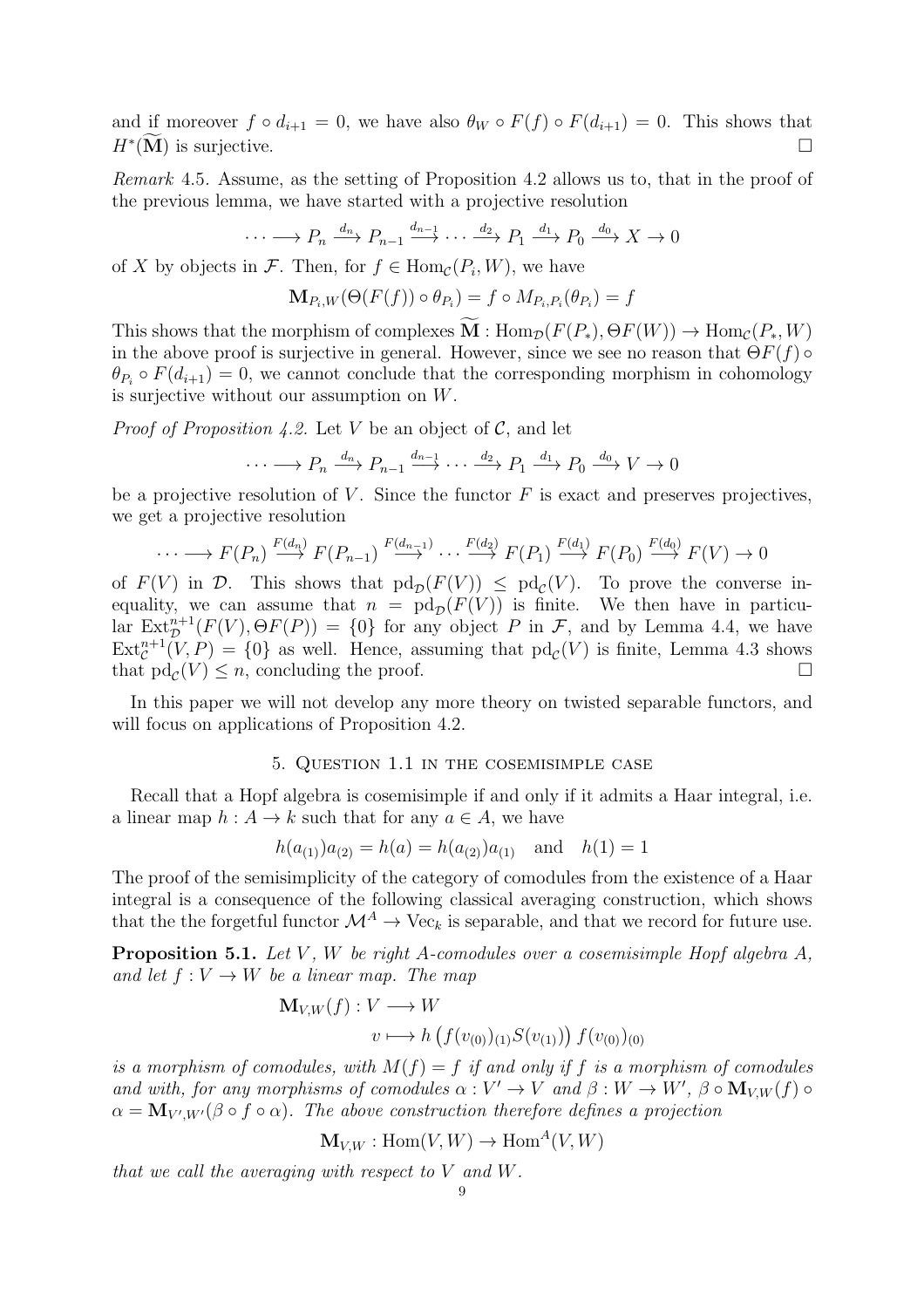The Haar integral is not a trace in general, but satisfies a KMS type property, discovered by Woronowicz [49] in the setting of compact quantum groups.

Theorem 5.2. *Let* A *be a cosemisimple Hopf algebra with Haar integral* h*. There exists a convolution invertible linear map*  $\psi: A \to k$ *, called a modular functional on* A, satisfying *the following conditions:*

- $S^2 = \psi * \mathrm{id} * \psi^{-1}$ ;
- $\bullet \ \sigma := \psi * id * \psi \ \text{is an algebra automorphism of } A;$
- *we have*  $h(ab) = h(b\sigma(a))$  *for any*  $a, b \in A$ *.*

The proof relies on the orthogonality relations, whose first occurence is due to Larson [25], and were completed by Woronowicz [49]. In all the treatment we are aware of [24, 35], the setting is over the field of complex numbers, but inspecting the proof shows that it is valid for any cosemisimple Hopf algebra over any algebraically closed field.

We now present our key averaging lemma for bimodules. If  $R$  is an  $A$ -comodule algebra over a cosemisimple Hopf algebra A, we denote by  $\rho$  the algebra automorphism of R defined by  $\rho = id * \psi^{-2}$ , i.e.  $\rho(x) = \psi^{-2}(x_{(1)})x_{(0)}$ , with  $\psi$  a modular functional as in Theorem 5.2.

Lemma 5.3. *Let* A *be a cosemimple Hopf algebra and let* R *be a right* A*-comodule algebra.* Let  $V, W$  be objects of  $_R \mathcal{M}_R^A$ . If  $f : V \to W$  is a linear map satisfying

$$
f(v \cdot x) = f(v) \cdot x \text{ and } f(x \cdot v) = \rho(x) \cdot f(v)
$$

*for any*  $v \in V$  *and*  $x \in R$ *, then*  $\mathbf{M}_{V,W}(f) : V \to W$  *is a morphism in the category*  ${}_{R}\mathcal{M}_{R}^{A}$ *.* 

*Proof.* We already know that  $\mathbf{M}_{V,W}(f): V \to W$  is colinear and there remains to prove that  $\mathbf{M}_{V,W}(f)$  is left and right R-linear as well. Let  $v \in V$  and  $x \in R$ . We have, using our condition on f and the compatibility between the comodule and right module structure:

$$
\mathbf{M}_{V,W}(f)(v \cdot x) = h \left( f((v \cdot x)_{(0)})_{(1)} S((v \cdot x)_{(1)}) \right) f((v \cdot x)_{(0)})_{(0)}
$$
\n
$$
= h \left( f(v_{(0)} \cdot x_{(0)})_{(1)} S(v_{(1)} x_{(1)}) \right) f(v_{(0)} \cdot x_{(0)})_{(0)}
$$
\n
$$
= h \left( (f(v_{(0)}) \cdot x_{(0)})_{(1)} S(v_{(1)} x_{(1)}) \right) (f(v_{(0)}) \cdot x_{(0)})_{(0)}
$$
\n
$$
= h \left( (f(v_{(0)})_{(1)} x_{(1)} S(v_{(1)} x_{(2)}) \right) f(v_{(0)})_{(0)} \cdot x_{(0)}
$$
\n
$$
= h \left( (f(v_{(0)})_{(1)} x_{(1)} S(x_{(2)}) S(v_{(1)}) \right) f(v_{(0)})_{(0)} \cdot x_{(0)}
$$
\n
$$
= \mathbf{M}_{V,W}(f)(v) \cdot x
$$

Hence f is right R-linear. We also have, using our condition on f and the compatibility between the comodule and left module structure:

$$
\mathbf{M}_{V,W}(f)(x \cdot v) = h \left( f((x \cdot v)_{(0)})_{(1)} S((x \cdot v)_{(1)}) \right) f((x \cdot v)_{(0)})_{(0)}
$$
\n
$$
= h \left( (f(x_{(0)} \cdot v_{(0)}))_{(1)} S(x_{(1)} v_{(1)}) \right) f(x_{(0)} \cdot v_{(0)})_{(0)}
$$
\n
$$
= \psi^{-2}(x_{(1)}) h \left( (x_{(0)} \cdot f(v_{(0)}))_{(1)} S(x_{(2)} v_{(1)}) \right) (x_{(0)} \cdot f(v_{(0)})_{(0)}
$$
\n
$$
= \psi^{-2}(x_{(2)}) h \left( x_{(1)} f(v_{(0)})_{(1)} S(x_{(3)} v_{(1)}) \right) x_{(0)} \cdot f(v_{(0)})_{(0)}
$$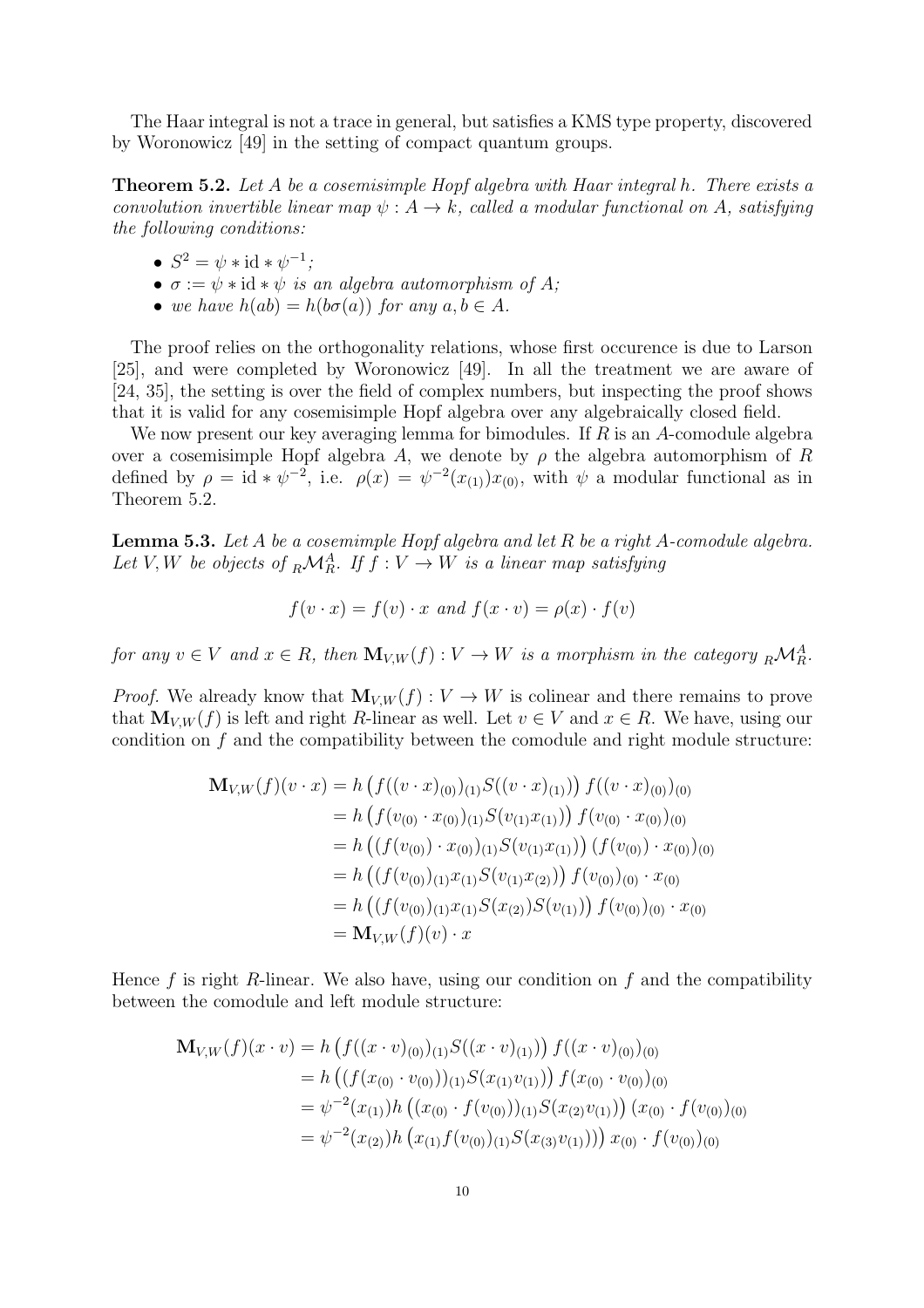Using the properties of the modular functional, this gives:

$$
\mathbf{M}_{V,W}(f)(x \cdot v) = \psi^{-2}(x_{(4)})h\left(f(v_{(0)})_{(1)}S(v_{(1)})S(x_{(5)})\psi(x_{(1)})x_{(2)}\psi(x_{(3)})\right)x_{(0)} \cdot f(v_{(0)})_{(0)}
$$
\n
$$
= h\left(f(v_{(0)})_{(1)}S(v_{(1)})S(x_{(4)})\psi(x_{(1)})x_{(2)}\psi^{-1}(x_{(3)})\right)x_{(0)} \cdot f(v_{(0)})_{(0)}
$$
\n
$$
= h\left(f(v_{(0)})_{(1)}v_{(1)}S(x_{(2)})S^{2}(x_{(1)})\right)x_{(0)} \cdot f(v_{(0)})_{(0)}
$$
\n
$$
= x \cdot \mathbf{M}_{V,W}(f)(v)
$$

and this shows that  $\mathbf{M}_{V,W}(f)$  is left R-linear as well.

Lemma 5.4. *Let* V *be a comodule over a cosemisimple Hopf algebra* A*, let* R *be an* A-comodule algebra and consider the map  $\rho_V = \rho \otimes id_V \otimes id_R : R \otimes V \otimes R \rightarrow R \otimes V \otimes R$ . *We have*  $\mathbf{M}(\rho_V) = \mathrm{id}_{R\otimes V\otimes R}$ *, where*  $\mathbf{M}$  *stands for averaging with respect to*  $R\otimes V\otimes R$ *.* 

*Proof.* It is immediate that  $\rho_V = \rho \otimes id_V \otimes id_R : R \otimes V \otimes R \to R \otimes V \otimes R$  satisfies the assumption of Lemma 5.3, hence  $\mathbf{M}(\rho_V)$  is left and right R-linear. Since it is clear that  $\mathbf{M}(\rho_V)(1 \otimes v \otimes 1) = 1 \otimes v \otimes 1$  for any  $v \in V$ , we get the result by the *R*-bilinearity of  $\mathbf{M}(\rho_V)$ .  $\mathbf{M}(\rho_V)$ .

We now have all the ingredients to prove the following result.

Proposition 5.5. *Let* A *be a cosemisimple Hopf algebra and let* R *be a right* A*-comodule algebra.* The forgetful functor  $\Omega_R$ :  $_R\mathcal{M}_R^A \to {}_R\mathcal{M}_R$  is twisted separable, and we have  $\mathrm{pd}_{R\mathcal{M}_{R}^{A}}(V) = \mathrm{pd}_{R\mathcal{M}_{R}}(V)$  for any object V in  ${}_{R}\mathcal{M}_{R}^{A}$  such that  $\mathrm{pd}_{R\mathcal{M}_{R}^{A}}(V)$  is finite. In particular, if  $\mathrm{pd}_{R\mathcal{M}_{R}^{A}}(R)$  is finite, we have  $\mathrm{pd}_{R\mathcal{M}_{R}^{A}}(R) = \mathrm{pd}_{R\mathcal{M}_{R}}(R) = \mathrm{cd}(R)$ .

*Proof.* In order to show that the forgetful functor  $\Omega_R: {}_R\mathcal{M}_R^A \to {}_R\mathcal{M}_R$  is twisted separable, consider

- (1) the class  $\mathcal{F} = \mathcal{F}_0$  of free bimodules in  $_R \mathcal{M}_R^A$ ;
- (2) the autoequivalence  $\Theta$  of the category  $_R\mathcal{M}_R$  that associates to an R-bimodule W the R-bimodule  $\partial W$  having W as underlying vector space and R-bimodule structure given by  $x \cdot' w \cdot' y = \rho(x) \cdot w \cdot y$ , and is trivial on morphisms;
- (3) for a free object  $R \otimes V \otimes R$ , the R-bimodule isomorphism  $\rho_V : R \otimes V \otimes R \rightarrow$  $_{\rho}(R \otimes V \otimes R)$  in Lemma 5.4;
- (4) for objects  $V, W$  in  $_R \mathcal{M}_R^A$ , the averaging map

$$
\mathbf{M}_{V,W} : \mathrm{Hom}_{R\mathcal{M}_R}(V, {}_\rho W) \to \mathrm{Hom}_{R\mathcal{M}_R^A}(V, W)
$$

from Lemma 5.3.

It follows from Lemma 5.3, Lemma 5.4 and Proposition 5.1 that the functor  $\Omega_R : {}_R\mathcal{M}_R^A \to$  $_R\mathcal{M}_R$  is indeed twisted separable. Moreover, as already said, the class  $\mathcal F$  of free objects consists of projective objects, the projective objects in  $_R\mathcal{M}_R^A$  are direct summands of free objects and hence are preserved by  $\Omega_R$ , which is clearly exact. Hence we are in the situation of Proposition 4.2, and we obtain the equality of projective dimensions.  $\Box$ 

We obtain the following partial answer to Question 1.2.

Theorem 5.6. *Let* A *be Hopf algebra and let* R *be a left or right* A*-Galois object. If* A *is cosemisimple and*  $cd(A)$  *is finite, we have*  $cd(A) = cd(R)$ 

*Proof.* The result is obtained by combining Proposition 3.3 and Proposition 5.5.  $\Box$ 

We now obtain our partial answer to Question 1.1 in the cosemisimple case. The proof is similar to that of Theorem 2.5.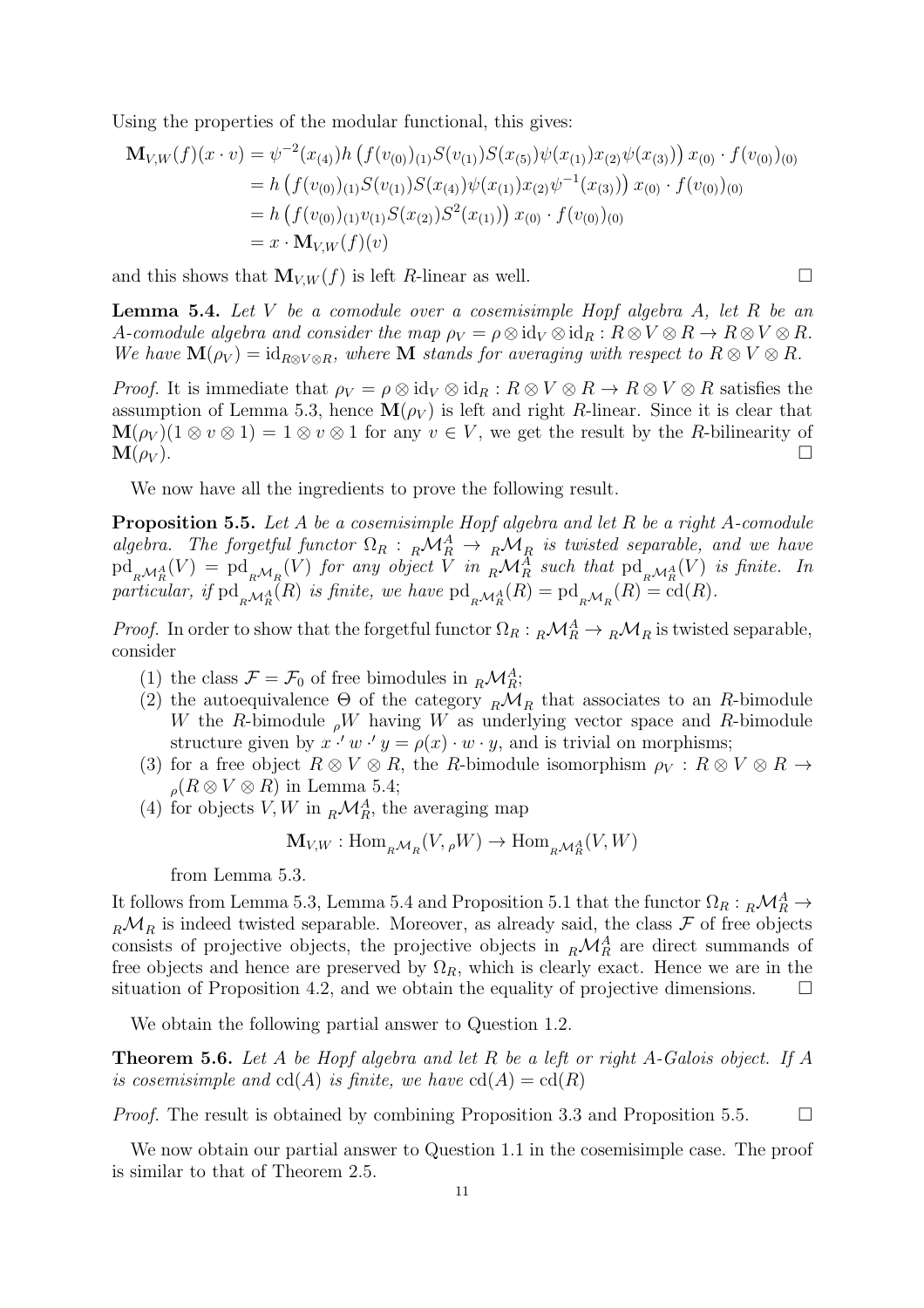Theorem 5.7. *Let* A*,* B *be Hopf algebras that have equivalent linear tensor categories of comodules:*  $\mathcal{M}^A \simeq \mathcal{M}^B$ . If A and B are cosemisimple and cd(A), cd(B) are finite, *we have*  $cd(A) = cd(B)$ *.* 

We finish the section by noticing that Proposition 5.5 can be strengthened in the case  $S^4 = \mathrm{id}.$ 

**Proposition 5.8.** Let A be a cosemisimple Hopf algebra with  $S<sup>4</sup> = id$ , and let R be a *right* A*-comodule algebra.*

- (1) *The forgetful functor*  $\Omega_R: {}_R{\mathcal M}^A_R \to {}_R{\mathcal M}_R$  *is separable. We thus have*  $\text{pd}_{_R{\mathcal M}^A_R}(V) =$  $\mathrm{pd}_{R^{\mathcal{M}_{R}}}(V)$  *for any object* V *in*  ${}_{R}\mathcal{M}_{R}^{A}$ *, and*  $\mathrm{pd}_{R^{\mathcal{M}_{R}^{A}}}(R) = \mathrm{cd}(R)$ *.*
- (2) Let  $F : \mathcal{M}^A \simeq \mathcal{M}^B$  be a monoidal equivalence with B satisfying  $S^4 = id$  as well. *We then have, for the B-comodule algebra*  $T = F(R)$ ,  $cd(R) = cd(T)$ *.*
- (3) Let  $F : \mathcal{M}^A \longrightarrow \text{Vec}_k$  *be a fibre functor.* If  $cd(R)$  *is finite, we have, for the algebra*  $T = F(R)$ , cd $(R) = \text{cd}(T)$ .

*Proof.* As in the proof of Lemma 5.3, using the properties of the modular functional, we see that for any  $a, x \in A$ 

$$
h(S(a_{(1)})xa_{(2)}) = \psi^{-2}(a_{(2)})h\left(xa_{(3)}S^{-1}(a_{(1)})\right)
$$

At  $x = 1$  this gives  $\varepsilon(a) = \psi^{-2}(a_{(2)})h(a_{(3)}S^{-1}(a_{(1)}))$ . If  $S^4 = id$ , then  $\psi^{-2}$  convolution commutes with the identity, hence we get  $\psi^{-2} = \varepsilon$ . Hence the automorphism  $\rho$  associated to an A-comodule algebra R is the identity, the autoequivalence  $\Theta$  in the proof of Proposition 5.5 is the identity, and the class  $\mathcal F$  is the class of all objects, and it follows that  $\Omega_R: {}_R\mathcal{M}_R^A \to {}_R\mathcal{M}_R$  is separable. The result about projective dimensions is then either well-known or follows from the obvious improvement of Proposition 5.5 in the separable case, having in mind that the conclusion of Lemma 4.4 now holds for any object.

A monoidal equivalence  $F : \mathcal{M}^A \simeq \mathcal{M}^B$  induces, as before, an equivalence between the bimodule categories  $_R\mathcal{M}_R^A$  and  ${}_T\mathcal{M}_T^B$  for  $T = F(R)$ , sending R to T, and then the assumption  $S^4 = \text{id}$  on A and B ensures that  $\text{cd}(R) = \text{pd}_{R\mathcal{M}_{R}^A}(R) = \text{pd}_{T\mathcal{M}_{T}^B}(T) = \text{cd}(T)$ .

Start now with a fibre functor  $F : \mathcal{M}^A \longrightarrow \text{Vec}_k$ , i.e. a k-linear monoidal exact faithful functor that commutes with colimits. Such a functor induces, by Tannaka-Krein duality (see e.g. [23, 19]) or by the results in [40], a monoidal equivalence  $\mathcal{M}^A \simeq \mathcal{M}^B$  for some Hopf algebra B, with as well a monoidal equivalence  ${}_{R}\mathcal{M}_{R}^{A} \simeq {}^{\otimes} {}_{T}\mathcal{M}_{T}^{B}$ . The assumption that  $S^4$  = id for A then gives  $\text{pd}_{R\mathcal{M}_{R}^A}(R) = \text{cd}(R)$ . Since  $\text{pd}_{R\mathcal{M}_{R}^A}(R) = \text{pd}_{T\mathcal{M}_{T}^B}(T)$ , Proposition 5.5 ensures, under the assumption that  $cd(R)$  is finite, that  $pd_{T}\mathcal{M}_{T}^{B}(T) =$  $cd(T)$ , and thus this gives the expected result.

*Example* 5.9. Let  $\sigma: A \otimes A \rightarrow k$  be (Hopf, right) 2-cocycle on a Hopf algebra A (see [31]), i.e.  $\sigma$  is a convolution invertible linear map  $\sigma: A \otimes A \to k$  satisfying, for any  $a, b, c \in A$ 

$$
\sigma(a,1) = \varepsilon(a)1 = \sigma(1,a), \ \sigma(a_{(2)},b_{(2)})\sigma(a_{(1)}b_{(1)},c) = \sigma(a,b_{(1)}c_{(1)})\sigma(b_{(2)},c_{(2)})
$$

If R is a right A-comodule algebra, we obtain a new (associative) algebra  $R_{\sigma}$  by letting

$$
x.y = \sigma(x_{(1)}, y_{(1)})x_{(0)}y_{(0)}
$$

We then have, if A is cosemisimple with  $S^4 = id$ ,  $cd(R) = cd(R<sub>\sigma</sub>)$  if  $cd(R)$  is finite.

*Proof.* The algebra  $R_{\sigma}$  is the image of R under the fibre functor  $\mathcal{M}^A \to \text{Vec}_k$  which has the forgetful functor as underlying functor and monoidal constraint  $V \otimes W \to V \otimes W$ .  $v \otimes w \mapsto \sigma(v_{(1)}, w_{(1)})v_{(0)} \otimes w_{(0)}$ . The result is thus a consequence of Proposition 5.8.  $\Box$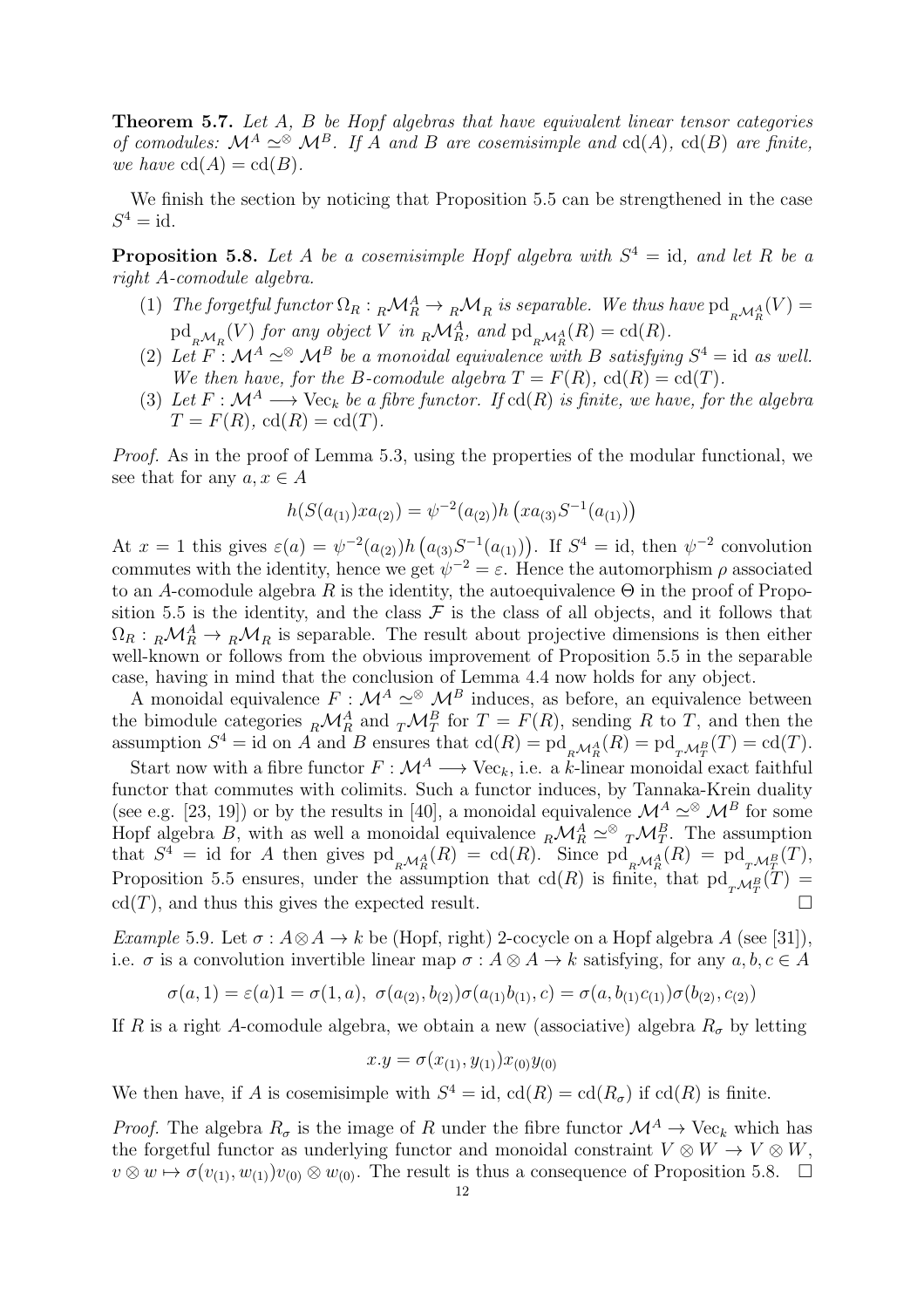*Remark* 5.10. If the Hopf algebra  $A^{\sigma}$  (see [17, 40]) satisfies as well  $S^4 = id$ , we can conclude that  $cd(R) = cd(R<sub>\sigma</sub>)$  without the finiteness assumption. This applies in particular, when  $A$  is a group algebra, to the 2-cocycle twisting of a group-graded algebra, which therefore has the same Hochschild cohomological dimension as the original algebra. This was probably well-known, but we are not aware of an explicit reference for this fact.

### 6. yetter-drinfeld modules over cosemimple hopf algebras

Our aim in this section is to compare the cohomological dimension and the Gerstenhaber-Schack cohomological dimension of a cosemisimple Hopf algebra, providing in this way a version of Theorem 5.7 that looks slightly weaker, but that is probably more useful in concrete situations (Corollary 6.5).

Recall that a (right-right) Yetter-Drinfeld module over a Hopf algebra A is a right A-comodule and right A-module V satisfying the condition,  $\forall v \in V, \forall a \in A$ ,

$$
(v \cdot a)_{(0)} \otimes (v \cdot a)_{(1)} = v_{(0)} \cdot a_{(2)} \otimes S(a_{(1)})v_{(1)}a_{(3)}
$$

The category of Yetter-Drinfeld modules over A is denoted  $\mathcal{YD}^A_A$ : the morphisms are the A-linear and A-colinear maps. The category  $\mathcal{YD}_A^A$  is obviously abelian, and, endowed with the usual tensor product of modules and comodules, is a tensor category, with unit the trivial Yetter-Drinfeld module, denoted k.

The forgetful functor  $\Omega^A : \mathcal{YD}^A_A \to \mathcal{M}^A$  has a left adjoint [11], the free Yetter-Drinfeld module functor, which sends a comodule V to the Yetter-Drinfeld module  $V \boxtimes A$ , which as a vector space is  $V \otimes A$ , has the right module structure given by multiplication on the right, and right coaction given by

$$
(v \otimes a)_{(0)} \otimes (v \otimes a)_{(1)} = v_{(0)} \otimes a_{(2)} \otimes S(a_{(1)})v_{(1)}a_{(3)}
$$

A Yetter-Drinfeld module isomorphic to some  $V \boxtimes A$  as above is said to be free. Let us record the following facts, that are straightforward consequences of standard properties of pairs of adjoint functors.

- (1) Every Yetter-Drinfeld module is a quotient of a free Yetter-Drinfeld module. Indeed, for a Yetter-Drinfeld  $V$ , the A-module structure of  $V$  induces a surjective morphism  $\Omega^{A}(V) \boxtimes A \rightarrow V$ .
- (2) If the category  $\mathcal{M}^A$  has enough projective objects, then so has  $\mathcal{YD}_A^A$ .
- (3) If A is cosemisimple, then  $\mathcal{YD}_A^A$  has enough projective objects, and the projective objects are precisely the direct summands of the free Yetter-Drinfeld modules.

Similarly, the forgetful functor  $\Omega_A : \mathcal{YD}_A^A \to \mathcal{M}_A$  has a right adjoint [11], the cofree Yetter-Drinfeld module functor, which sends a module V to the Yetter-Drinfeld module  $V#A$ , which as a vector space is  $V \otimes A$ , has the right comodule structure given by the comultiplication of A on the right, and right A-module structure given by

$$
(v \otimes a) \cdot b = v \cdot b_{(2)} \otimes S(b_{(1)})ab_{(3)}
$$

Again, as a consequence of general properties of adjoint functors, it follows that the category  $\mathcal{YD}_A^A$  has enough injective objects, since  $\mathcal{M}_A$  has.

Recall that we have defined the Gerstenhaber-Schack cohomological dimension of a Hopf algebra A by

$$
\mathrm{cd}_{\mathrm{GS}}(A) = \max\{n : \ \mathrm{Ext}^n_{\mathcal{Y} \mathcal{D}^A_A}(k, V) \neq 0 \ \mathrm{for \ some} \ V \in \mathcal{Y} \mathcal{D}^A_A\} \in \mathbb{N} \cup \{\infty\}
$$

The name comes from the fact, proved in [45], that if  $V$  is a Yetter-Drinfeld over  $A$ , then  $\mathrm{Ext}^*_{\mathcal{YD}_A^A}(k,V)$  is isomorphic with  $H^*_{\mathrm{GS}}(A,V)$ , the Gerstenhaber-Schack cohomology of A with coefficients in  $V$  [21, 43].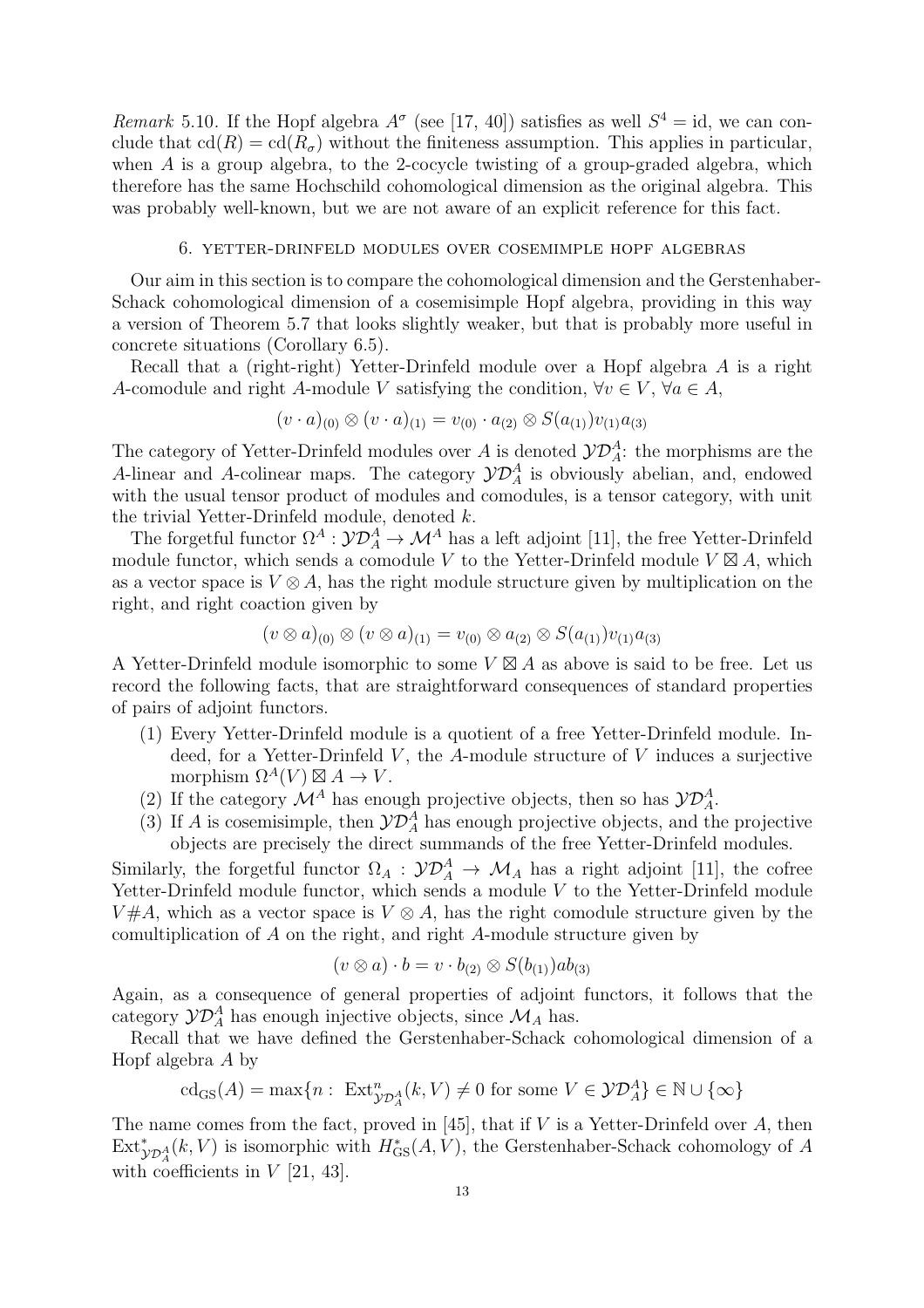Notice that since  $\mathcal{YD}_A^A$  has enough injective objects, the above Ext can computed using injective resolutions of V, and if  $\mathcal{YD}_A^A$  has enough projective objects, using projective resolutions of k in  $\mathcal{YD}_A^A$ . Another consequence of general properties of pairs of adjoint functors is that we have, for any Yetter-Drinfeld module  $V$  and any  $A$ -module W, natural isomorphisms

$$
\mathrm{Ext}^*_A(\Omega_A(V),W)\simeq\mathrm{Ext}^*_{\mathcal{YD}^A_A}(V,W\#A)
$$

This is what proves that  $\text{cd}(A) \leq \text{cd}_{\text{GS}}(A)$  [7].

We now present an averaging lemma for Yetter-Drinfeld modules over cosemisimple Hopf algebras, in the same spirit as Lemma 5.3, which will be the key tool towards the proof of Theorem 6.4. If A is a cosemisimple Hopf algebra with modular functional  $\psi$ , we denote by  $\theta$  the algebra automorphism of A defined by  $\theta = \psi^2 * id$ .

Lemma 6.1. *Let* V, W *be Yetter-Drinfeld modules over a cosemisimple Hopf algebra* A*. If*  $f: V \to W$  *is a linear map satisfying*  $f(v \cdot a) = f(v) \cdot \theta(a)$  *for any*  $v \in V$  *and*  $a \in A$ *, then*  $\mathbf{M}_{V,W}(f) : V \to W$  *is a morphism of Yetter-Drinfeld modules.* 

*Proof.* We already know that  $M_{V,W}(f): V \to W$  is colinear and there remains to prove that  $\mathbf{M}_{V,W}(f)$  is A-linear as well. Let  $v \in V$  and  $a \in A$ . We have, using our condition on f and the Yetter-Drinfeld property:

$$
\mathbf{M}_{V,W}(f)(v \cdot a) = h \left( f((v \cdot a)_{(0)})_{(1)} S((v \cdot a)_{(1)}) \right) f((v \cdot a)_{(0)})_{(0)}
$$
\n
$$
= h \left( f(v_{(0)} \cdot a_{(2)})_{(1)} S(S(a_{(1)}) v_{(1)} a_{(3)}) \right) f(v_{(0)} \cdot a_{(2)})_{(0)}
$$
\n
$$
= h \left( (f(v_{(0)}) \cdot \theta(a_{(2)}))_{(1)} S(S(a_{(1)}) v_{(1)} a_{(3)}) \right) (f(v_{(0)}) \cdot \theta(a_{(2)}))_{(0)}
$$
\n
$$
= \psi^2(a_{(2)}) h \left( (f(v_{(0)}) \cdot a_{(3)})_{(1)} S(S(a_{(1)}) v_{(1)} a_{(4)}) \right) (f(v_{(0)}) \cdot a_{(3)})_{(0)}
$$
\n
$$
= \psi^2(a_{(2)}) h \left( S(a_{(3)}) f(v_{(0)})_{(1)} a_{(5)} S(S(a_{(1)}) v_{(1)} a_{(6)}) \right) f(v_{(0)})_{(0)} \cdot a_{(4)}
$$
\n
$$
= \psi^2(a_{(2)}) h \left( S(a_{(3)}) f(v_{(0)})_{(1)} a_{(5)} S(a_{(6)}) S(v_{(1)}) S^2(a_{(1)}) \right) f(v_{(0)})_{(0)} \cdot a_{(4)}
$$
\n
$$
= \psi^2(a_{(2)}) h \left( S(a_{(3)}) f(v_{(0)})_{(1)} S(v_{(1)}) S^2(a_{(1)}) \right) f(v_{(0)})_{(0)} \cdot a_{(4)}
$$

Using the properties of the modular functional, and since  $\sigma \circ S = \sigma^{-1} = \psi^{-1} * S * \psi^{-1}$ because  $\sigma$  is an algebra map, this gives:

$$
\mathbf{M}_{V,W}(f)(v \cdot a) = \psi^2(a_{(2)})h\left(f(v_{(0)})_{(1)}S(v_{(1)})S^2(a_{(1)})\sigma(S(a_{(3)}))f(v_{(0)})_{(0)} \cdot a_{(4)}\right)
$$
  
\n
$$
= \psi^2(a_{(2)})h\left(f(v_{(0)})_{(1)}S(v_{(1)})S^2(a_{(1)})\psi^{-1}(a_{(3)})S(a_{(4)})\psi^{-1}(a_{5})\right)f(v_{(0)})_{(0)} \cdot a_{(6)}
$$
  
\n
$$
= h\left(f(v_{(0)})_{(1)}S(v_{(1)})S^2(a_{(1)})\psi(a_{(2)})S(a_{(3)})\psi^{-1}(a_{4})\right)f(v_{(0)})_{(0)} \cdot a_{(5)}
$$
  
\n
$$
= h\left(f(v_{(0)})_{(1)}S(v_{(1)})S^2(a_{(1)})S^3(a_{2})\right)f(v_{(0)})_{(0)} \cdot a_{(3)}
$$
  
\n
$$
= h\left(f(v_{(0)})_{(1)}S(v_{(1)})\right)f(v_{(0)})_{(0)} \cdot a = \mathbf{M}_{V,W}(f)(v) \cdot a
$$

and this shows that  $\mathbf{M}_{V,W}(f)$  is A-linear.

Lemma 6.2. *Let* V *be a right comodule over the cosemisimple Hopf algebra* A*, and consider the linear map*  $\theta_V = id_V \otimes \theta : V \boxtimes A \to V \boxtimes A$ *. We have*  $\mathbf{M}(\theta_V) = id_{V \boxtimes A}$ *, where*  $\mathbf{M}(\theta_V)$  *stands for*  $\mathbf{M}_{V\boxtimes A,V\boxtimes A}(\theta_V)$ .

*Proof.* It is immediate that  $\mathrm{id}_V \otimes \theta : V \boxtimes A \to V \boxtimes A$  satisfies the assumption of Lemma 6.1, hence  $\mathbf{M}(\mathrm{id}_V \otimes \theta)$  is A-linear. Since it is clear that  $\mathbf{M}(\mathrm{id}_V \otimes \theta)(v \otimes 1) = v \otimes 1$  for any  $v \in V$ , we get the result by the A-linearity of  $\mathbf{M}(\mathrm{id}_V \otimes \theta)$ . any  $v \in V$ , we get the result by the A-linearity of  $\mathbf{M}(\mathrm{id}_V \otimes \theta)$ .

We now have all the ingredients to prove the following result.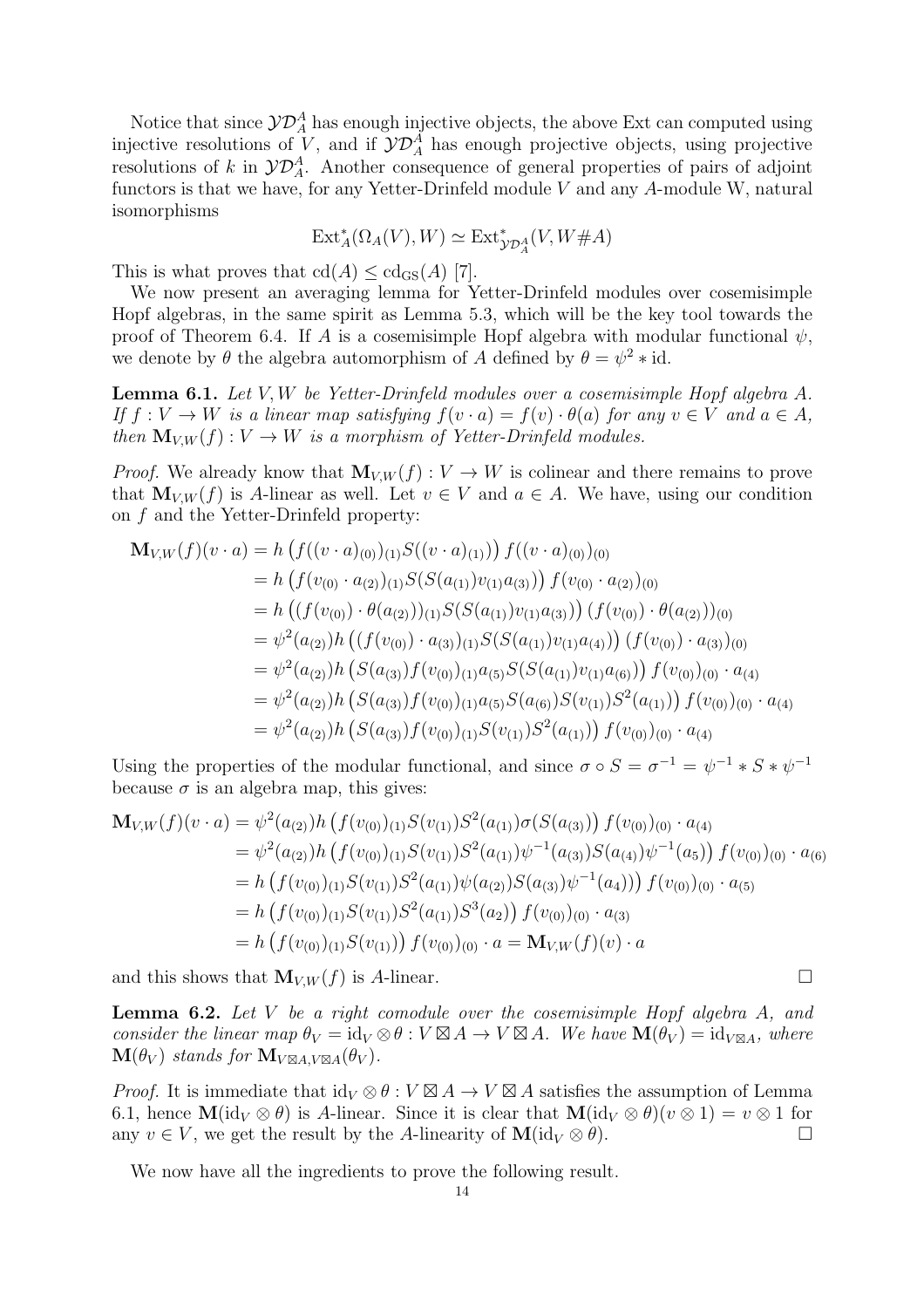**Proposition 6.3.** Let A be a cosemisimple Hopf algebra. The forgetful functor  $\Omega_A$ :  $\mathcal{YD}^A_A \rightarrow \mathcal{M}_A$  is twisted separable, and we have  $\text{pd}_{\mathcal{YD}^A_A}(V) = \text{pd}_A(V)$  for any Yetter- $Drinfeld \ module \ V \ such \ that \ pd_{\mathcal{YD}_A^A}(V) \ is \ finite.$ 

*Proof.* In order to show that the forgetful functor  $\Omega_A : \mathcal{YD}_A^A \to \mathcal{M}_A$  is twisted separable, consider

- (1) the class  $\mathcal{F} = \mathcal{F}_0$  of free Yetter-Drinfeld modules;
- (2) the autoequivalence  $\Theta$  of the category  $\mathcal{M}_A$  that associates to a right A-module W the A-module  $W_{\theta}$  having W as underlying vector space and A-module structure given by  $w' a = w \cdot \theta(a)$ , and is trivial on morphisms;
- (3) for a free Yetter-Drinfeld module  $V \boxtimes A$ , the A-module isomorphism  $\theta_V : V \otimes A \to$  $(V \otimes A)_{\theta}$  in Lemma 6.2.
- (4) for Yetter-Drinfeld modules  $V, W$ , the averaging map

$$
\mathbf{M}_{V,W} : \text{Hom}_A(V, W_\theta) \to \text{Hom}_{\mathcal{YD}_A^A}(V, W)
$$

from Lemma 6.1.

It follows from Lemma 6.1, Lemma 6.2 and Proposition 5.1 that the functor  $\Omega_A : \mathcal{YD}^A_A \to$  $\mathcal{M}_A$  is indeed twisted separable. Moreover, as already said, the class  $\mathcal F$  of free Yetter-Drinfeld modules consists of projective objects, the projective objects in  $\mathcal{YD}_A^A$  are direct summands of free objects and hence are preserved by  $\Omega_A$ , which is exact. Hence we are in the situation of Proposition 4.2, and we obtain the equality of projective dimensions.  $\Box$ 

We thus obtain the main result in the section.

**Theorem 6.4.** Let A be a cosemisimple Hopf algebra. If  $cd_{\text{GS}}(A)$  is finite, we have  $cd(A) = cd_{GS}(A)$ .

*Proof.* Let A be a cosemimple Hopf algebra. Since  $cd_{GS}(A) = pd_{\mathcal{YD}^A_A}(k)$  and  $cd(A) =$  $\text{pd}_A(k_{\varepsilon})$ , we have  $\text{cd}(A) = \text{cd}_{\text{GS}}(A)$  if  $\text{cd}_{\text{GS}}(A)$  is finite, by Proposition 6.3.

We get the following weak form of Theorem 5.7, whose formulation is useful.

Corollary 6.5. *Let* A, B *be Hopf algebras such that*  $\mathcal{M}^A \simeq \mathcal{M}^B$ . If A and B are *cosemisimple and*  $cd_{GS}(A)$  *is finite, we have*  $cd(A) = cd(B)$ *.* 

*Proof.* We have  $cd_{GS}(A) = cd_{GS}(B)$ , hence  $cd(A) = cd(B)$  by Theorem 6.4.

As in Section 3, Proposition 6.3 can be strengthened when  $S^4 = id$ .

**Theorem 6.6.** Let A be Hopf algebra. The forgetful functor  $\Omega_A : \mathcal{YD}_A^A \to \mathcal{M}_A$  is separable if and only if A is cosemisimple and  $S<sup>4</sup> = id$ , and in that case we have  $\text{pd}_{\mathcal{YD}_A^A}(V) = \text{pd}_A(V)$  for any Yetter-Drinfeld module V.

*Proof.* If A is cosemisimple and  $S^4 = id$ , we see, as in the proof of Proposition 5.8, that the automorphism  $\theta$  of A is the identity, and that  $\Omega_A: {\cal YD}_A^A \to {\cal M}_A$  is indeed separable, and the assertion on projective dimensions, which was already proved in [8, Section 6], follows similarly.

Assume now that  $\Omega_A : \mathcal{YD}_A^A \to \mathcal{M}_A$  is separable. Since  $\Omega_A$  admits the right adjoint −#A, the characterization of separability for functors that admit a right adjoint in [38] gives in particular an A-colinear and A-linear map

$$
\eta: k\#A \to k \text{ with } \eta(1) = 1
$$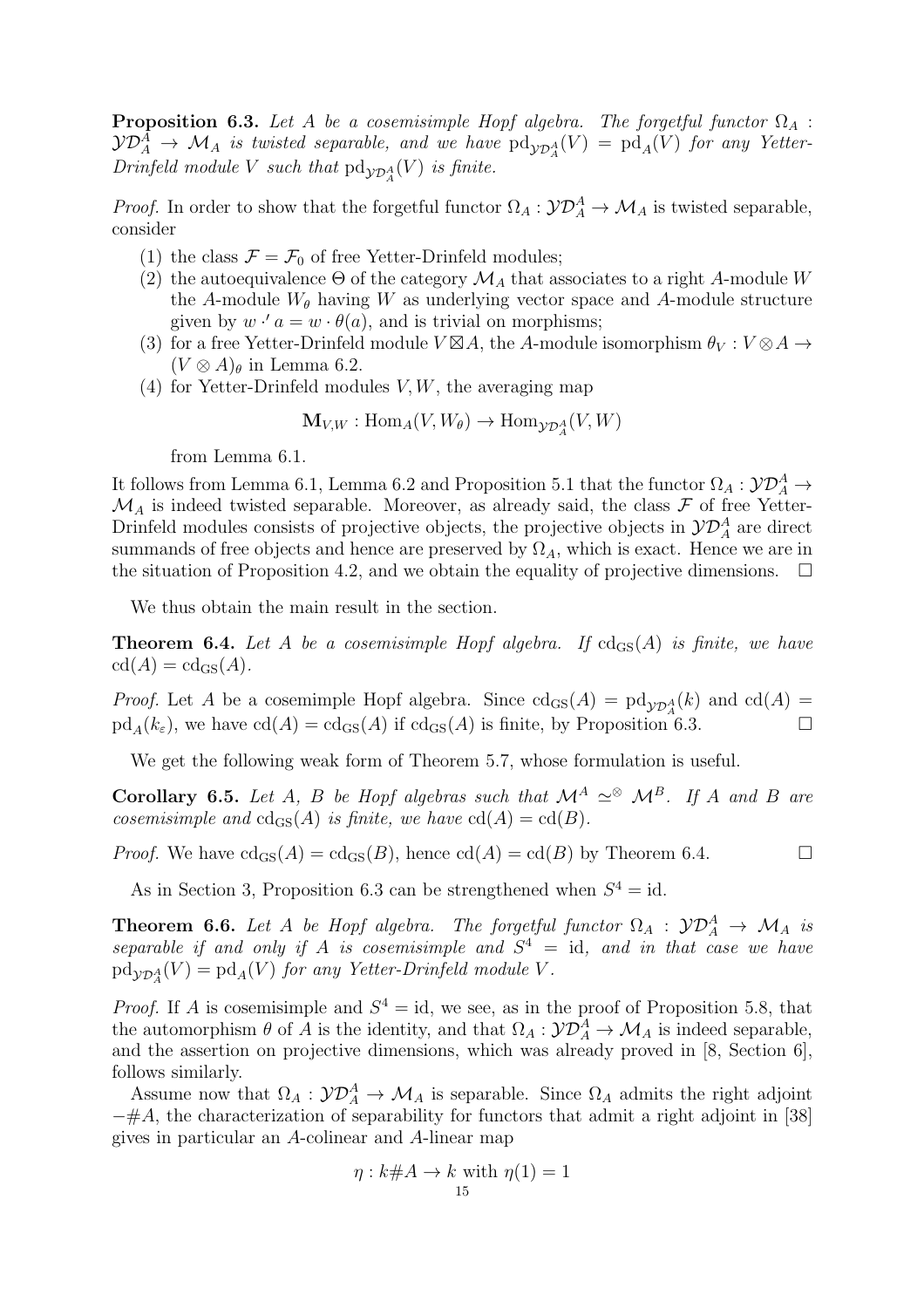By the A-colinearity and  $\eta(1) = 1$ , we have that  $\eta = h$  is a Haar integral on A, which is thus cosemisimple. The A-linearity of h gives, for any  $a, x \in A$ ,

$$
h(S(a_{(1)})xa_{(2)})=\varepsilon(a)h(x)
$$

We have seen in the proof of Proposition 5.8 that for any  $a, x \in A$ ,

$$
h(S(a_{(1)})xa_{(2)}) = \psi^{-2}(a_{(2)})h\left(xa_{(3)}S^{-1}(a_{(1)})\right)
$$

Hence we have for any  $a, x \in A$ 

$$
h\left(x(\varepsilon(a) - \psi^{-2}(a_{(2)})a_{(3)}S^{-1}(a_{(1)}))\right) = 0
$$

The non-degeneracy of the Haar integral (which follows from the orthogonality relations) then gives, for any  $a \in A$ 

$$
\varepsilon(a)1 = \psi^{-2}(a_{(2)})a_{(3)}S^{-1}(a_{(1)})
$$

Hence applying  $\varepsilon$  gives  $\varepsilon = \psi^{-2}$ , and we thus have  $S^4 = id$ .

We finish the section by noticing that Yetter-Drinfeld modules are also useful outside the cosemisimple case. Recall [7] that a Yetter-Drinfeld module is said to be relative projective if it is a direct summand of a free Yetter-Drinfeld module, and let us say that a Hopf algebra is Yetter-Drinfeld smooth if the trivial object k has a finite resolution by relative projective Yetter-Drinfeld modules that are finitely generated as modules.

Theorem 6.7. *Let* A*,* B *be Hopf algebras that have equivalent linear tensor categories of comodules:*  $\mathcal{M}^A \simeq \mathcal{M}^B$ . If A and B have bijective antipode and A is Yetter-Drinfeld *smooth, then we have*  $cd(A) = cd(B)$ *.* 

*Proof.* Clearly A is smooth since it is Yetter-Drinfeld smooth, and if we start from a resolution of k be finitely generated relative projective Yetter-Drinfeld modules in  $\mathcal{YD}_A^A$ , [5, Theorem 4.1] ensures that one can transport this resolution to a resolution of  $k$  to a finitely generated relative projective Yetter-Drinfeld modules in  $\mathcal{YD}_B^B$ . Hence B is smooth as well and Theorem 2.5 concludes the proof.

## 7. hopf subalgebras and cohomological dimension

Let  $B \subset A$  be a Hopf subalgebra. Under the assumption of faithful flatness of A as a Bmodule, which holds in many situations and in particular if  $A$  is cosemisimple [13], we have  $\text{cd}(B) \leq \text{cd}(A)$  [7, Proposition 3.1]. In this section we prove, in view of an example in the next section, an analogue inequality for Gerstenhaber-Schack cohomological dimension, in the cosemisimple case. Of course, if the conclusion of Theorem 6.4 was known to hold for any cosemisimple Hopf algebra, this would become trivial.

We begin with some results of independent interest. Recall [7] that a Yetter-Drinfeld module is said to be relative projective if it is a direct summand in a free one.

Proposition 7.1. *Let* A *be a Hopf algebra, let* V *be a Yetter-Drinfeld over* A *and let* W *be a right* A*-comodule. Then we have an isomorphism of Yetter-Drinfeld modules*

$$
(\Omega^A(V)\otimes W)\boxtimes A\simeq V\otimes (W\boxtimes A)
$$

*In particular, if* P *is a relative projective Yetter-Drinfeld module, so is the Yetter-Drinfeld module*  $V \otimes P$ *.* 

*Proof.* The map

$$
(\Omega^{A}(V) \otimes W) \boxtimes A \longmapsto V \otimes (W \boxtimes A)
$$
  

$$
v \otimes w \otimes a \longmapsto v \cdot a_{(1)} \otimes w \otimes a_{(2)}
$$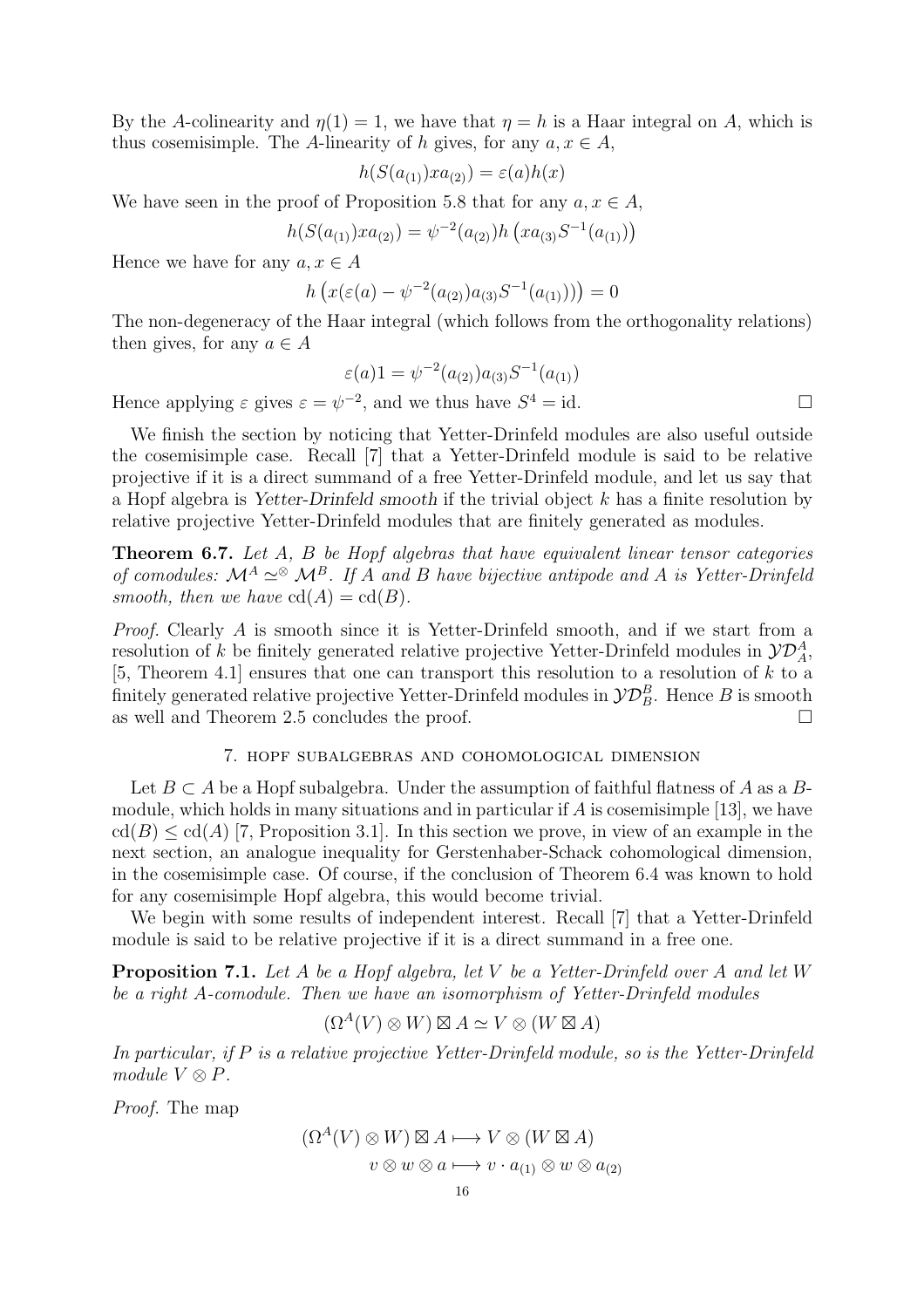is easily seen to be a morphism of Yetter-Drinfeld modules, and its inverse is given by  $v \otimes w \otimes a \mapsto v \cdot S(a_{(1)}) \otimes w \otimes a_{(2)}$ . If P is relative projective, let W be a right Acomodule and Q be a Yetter-Drinfeld module such that  $W \boxtimes A \simeq P \oplus Q$ . We then have  $(V \otimes P) \oplus (V \otimes Q) \simeq V \otimes (W \boxtimes A) \simeq (\Omega^A(V) \otimes W) \boxtimes A$ , which proves that  $V \otimes P$  is relative projective. relative projective.

Corollary 7.2. *If* A *is a cosemisimple Hopf algebra, we have*

$$
cd_{GS}(A) = pd_{\mathcal{YD}_{A}^{A}}(k) = max \left\{ n : Ext_{\mathcal{YD}_{A}^{A}}^{n}(k, V) \neq 0 \text{ for some } V \in \mathcal{YD}_{A}^{A} \right\}
$$
  
= max  $\left\{ pd_{\mathcal{YD}_{A}^{A}}(V), V \in \mathcal{YD}_{A}^{A} \right\}$  = max  $\left\{ n : Ext_{\mathcal{YD}_{A}^{A}}^{n}(V, W) \neq 0 \text{ for some } V, W \in \mathcal{YD}_{A}^{A} \right\}$   
= min  $\left\{ n : Ext_{\mathcal{YD}_{A}^{A}}^{n+1}(V, W) = 0 \text{ for any } V, W \in \mathcal{YD}_{A}^{A} \right\}$   
= max  $\left\{ injd_{\mathcal{YD}_{A}^{A}}(V), V \in \mathcal{YD}_{A}^{A} \right\}$ 

where  $\text{injdy}_{\mathcal{D}_A^A}$  is the injective dimension in the category  $\mathcal{YD}_A^A$ .

*Proof.* The first two equalities have already been discussed. Let  $P_* \to k$  be resolution of k by projective objects, of length  $n = \text{pd}_{\mathcal{YD}_A^A}(k)$ . Since A is cosemisimple, the projective objects are the relative projectives, so if  $V$  is a Yetter-Drinfeld module, tensoring the above resolution with V yields, by Proposition 7.1, a length n resolution of V by projective objects. This gives the third equality, and the other ones then follow by classical  $a$ rguments.  $\Box$ 

Let  $B \subset A$  be a Hopf subalgebra. Recall [8] that there is a pair of adjoint functors

$$
\mathcal{YD}^A_A \longrightarrow \mathcal{YD}^B_B \qquad \mathcal{YD}^B_B \longrightarrow \mathcal{YD}^A_A
$$

$$
X \longmapsto X^{(B)} \qquad V \longmapsto V \boxtimes_B A
$$

where

- (1) for a Yetter-Drinfeld module X over A,  $X^{(B)} = \{x \in X \mid x_{(0)} \otimes x_{(1)} \in X \otimes B\}$ has the restricted B-module structure;
- (2) for a Yetter-Drinfeld module V over B,  $V \boxtimes_B A$  is the induced module  $V \otimes_B A$ , with A-comodule structure given by

$$
(v \otimes_B a)_{(0)} \otimes (v \otimes_B a)_{(1)} = v_{(0)} \otimes_B a_{(2)} \otimes S(a_{(1)})v_{(1)}a_{(3)}
$$

**Lemma 7.3.** Let  $B \subset A$  be a Hopf subalgebra, and assume that A is cosemisimple. Let V *be a Yetter-Drinfeld module over* B*. Then* V *is isomorphic to a direct summand of*  $(V \boxtimes_B A)^{(B)}$ .

*Proof.* It is immediate to check that we have a morphism of Yetter-Drinfeld modules

$$
i: V \to (V \boxtimes_B A)^{(B)}, \ v \mapsto v \otimes_B 1
$$

Assume now that  $A$  is cosemisimple. Then, by the proof of Theorem 2.1 in [13], there exists a sub-B-bimodule  $T \subset A$ , which is as well a subcoalgebra, such that  $A = B \oplus T$ . Let  $E : A \to B$  be the corresponding projection:  $E(b) = b$  for  $b \in B$  and  $E(a) = 0$  for  $a \in T$ . By construction E is a B-bimodule map and a coalgebra map, and it is immediate to check that we have for any  $a \in A$ 

$$
S(E(a)_{(1)}) \otimes E(a)_{(2)} \otimes E(a)_{(3)} = S(a_{(1)}) \otimes E(a_{(2)}) \otimes a_{(3)}
$$

From this, we see that the map

$$
(V \boxtimes_B A)^{(B)} \to V, \ v \otimes_B a \to v \cdot E(a)
$$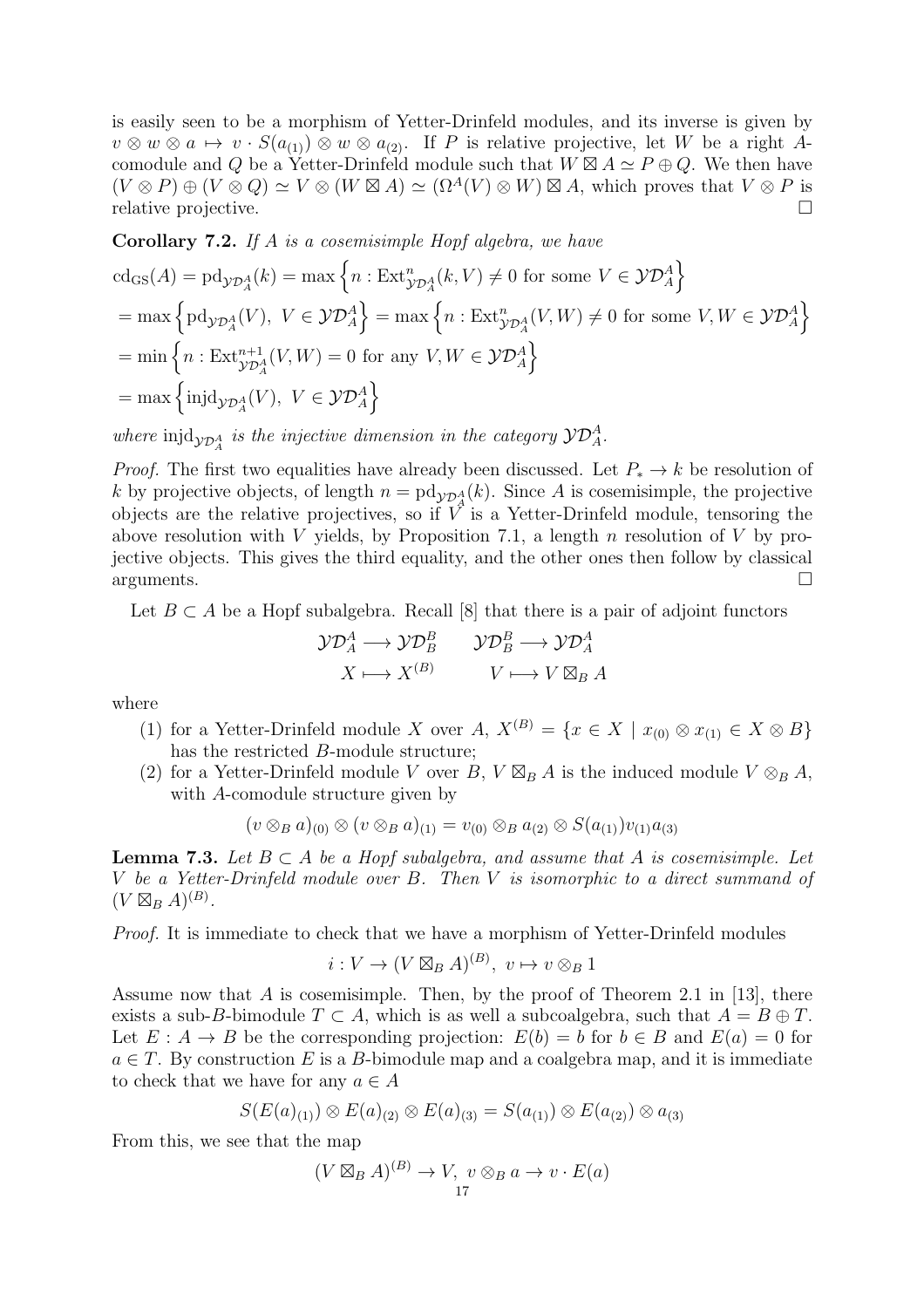is a morphism of Yetter-Drinfeld modules. Since this map is clearly a retraction to i, this proves the lemma.  $\Box$ 

We now have all the ingredients to prove the expected result.

**Proposition 7.4.** Let  $B \subset A$  be a Hopf subalgebra. If A is cosemisimple, we have  $cd_{GS}(B) \leq cd_{GS}(A)$ .

*Proof.* We can assume that  $cd_{GS}(A) = n$  is finite. Since A is cosemisimple, [13, Theorem 2.1] ensures that A is flat as a left B-module, and  $B \subset A$  is coflat. Hence, by [8, Proposition 3.3] we have

$$
\text{Ext}^*_{\mathcal{YD}_A^A}(V \boxtimes_B A, X) \simeq \text{Ext}^*_{\mathcal{YD}_B^B}(V, X^{(B)})
$$

for any Yetter-Drinfeld module X over A, and any Yetter-Drinfeld module V over B. Hence, for  $V = k$ , Corollary 7.2 yields

$$
\operatorname{Ext}^{n+1}_{\mathcal{YD}_B^B}(k, X^{(B)}) \simeq \operatorname{Ext}^{n+1}_{\mathcal{YD}_A^A}(k \boxtimes_B A, X) = \{0\}
$$

for any Yetter-Drinfeld module X over A. Lemma 7.3 ensures that any Yetter-Drinfeld module over B is a direct summand in one of type  $X^{(B)}$ , so we get  $\text{cd}_{\text{GS}}(B) \leq n$ , as  $\Box$  required.

#### 8. examples

We now use the previous results to examine some examples that were not covered by the literature.

8.1. Universal cosovereign Hopf algebras. In this subsection we complete some of the results of [8] on the cohomological dimension of the universal cosovereign Hopf algebras. Recall that for  $n > 2$  and  $F \in GL_n(k)$ , the algebra  $H(F)$  is the algebra generated by  $(u_{ij})_{1\leq i,j\leq n}$  and  $(v_{ij})_{1\leq i,j\leq n}$ , with relations:

$$
uv^{t} = v^{t}u = I_{n}; \quad vFu^{t}F^{-1} = Fu^{t}F^{-1}v = I_{n},
$$

where  $u = (u_{ij}), v = (v_{ij})$  and  $I_n$  is the identity  $n \times n$  matrix. The algebra  $H(F)$  has a Hopf algebra structure defined by

$$
\Delta(u_{ij}) = \sum_{k} u_{ik} \otimes u_{kj}, \quad \Delta(v_{ij}) = \sum_{k} v_{ik} \otimes v_{kj},
$$
  

$$
\varepsilon(u_{ij}) = \varepsilon(v_{ij}) = \delta_{ij}, \quad S(u) = v^{t}, \quad S(v) = F u^{t} F^{-1}.
$$

We refer the reader to  $\begin{bmatrix} 4, 8 \end{bmatrix}$  for more information and background on the universal cosovereign Hopf algebras  $H(F)$ .

Recall [8] that we say that a matrix  $F \in GL_n(k)$  is

- normalizable if  $\text{tr}(F) \neq 0$  and  $\text{tr}(F^{-1}) \neq 0$  or  $\text{tr}(F) = 0 = \text{tr}(F^{-1});$
- generic if it is normalizable and the solutions of the equation  $q^2 \sqrt{\text{tr}(F)\text{tr}(F^{-1})}q +$

 $1 = 0$  are generic, i.e. are not roots of unity of order  $\geq 3$  (this property does not depend on the choice of the above square root);

• an asymmetry if there exists  $E \in GL_n(k)$  such that  $F = E^t E^{-1}$ .

**Theorem 8.1.** Let  $F \in GL_n(k)$ ,  $n \geq 2$ . If F is an asymmetry or F is generic, we have  $cd(H(F)) = 3.$ 

*Proof.* We know from [8, Theorem 2.1], that  $cd(H(F)) = 3$  if F is an asymmery and that  $\operatorname{cd}_{\rm GS}(H(F) = 3$  if F is generic, in which case  $H(F)$  is cosemisimple [4], so Theorem 6.4 gives the result in that case.  $\Box$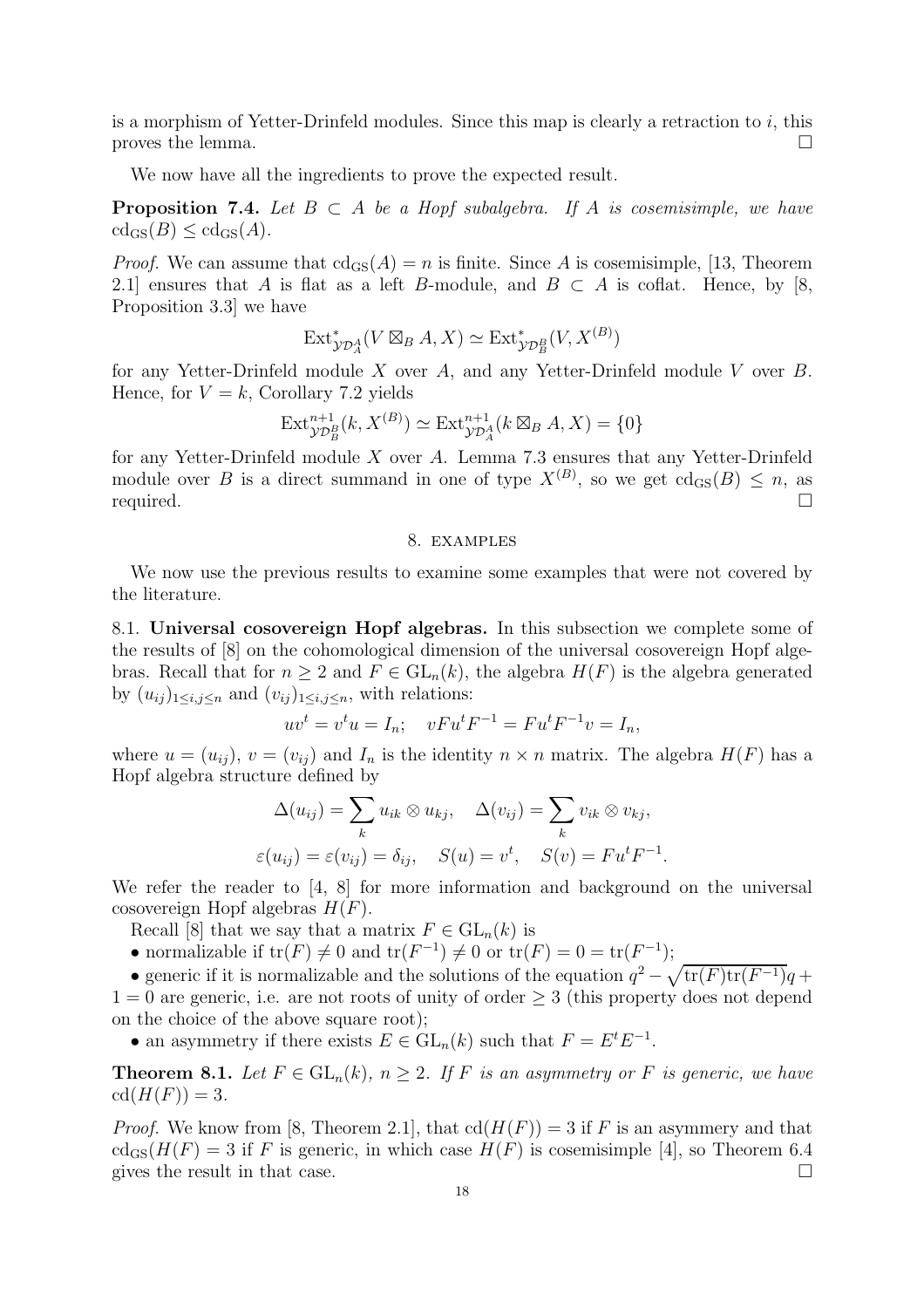As an illustration of Theorem 5.6, consider, for  $E \in GL_n(k)$  and  $F \in GL_m(k)$ ,  $n, m \geq 2$ , the algebra  $H(E, F)$  presented by generators  $u_{ij}$ ,  $v_{ij}$ ,  $1 \leq i \leq m, 1 \leq j \leq n$ , and relations

$$
uv^t = I_m = vFu^tE^{-1}
$$
;  $v^tu = I_n = Fu^tE^{-1}v$ .

**Theorem 8.2.** If E, F are generic,  $tr(E) = tr(F)$  and  $tr(E^{-1}) = tr(F^{-1})$ , then we have  $cd(H(E, F)) = 3.$ 

*Proof.* The assumption  $tr(E) = tr(F)$  and  $tr(E^{-1}) = tr(F^{-1})$  ensures that  $H(E, F)$  is an  $H(E)$ -H(F)-bi-Galois object [4]. Hence, since the genericity assumption ensures that  $H(E)$  cosemisimple and we know from the previous result that  $\text{cd}(H(E))$  and  $\text{cd}(H(F))$ are finite, the result follows from Theorem 5.6.  $\Box$ 

8.2. Free wreath products. In this subsection we assume that the base field is  $k = \mathbb{C}$ , since the monoidal equivalences on which we rely [20, 27] were obtained in this framework. Before going to the general setting of Theorem 8.4, we feel it is probably worth to present a particular example. So for  $n, p \geq 1$ , consider, following the notation of [2], the algebra  $A_h^{\bar p}$  $_{h}^{p}(n)$  presented by generators  $u_{ij}$ ,  $1 \leq i, j \leq n$ , and relations

$$
\sum_{j=1}^{n} u_{ij}^{p} = 1 = \sum_{j=1}^{n} u_{ji}^{p}, \quad u_{ij} u_{ik} = 0 = u_{ji} u_{ki}, \text{ for } k \neq j,
$$

At  $p = 1$ ,  $A_h^1(n) = A_s(n)$ , the coordinate algebra of Wang's quantum permutation group [46]. In general  $A_h^p$  $\binom{p}{h}(n)$  is a Hopf algebra with [3]

$$
\Delta(u_{ij}) = \sum_k u_{ik} \otimes u_{kj}, \ \varepsilon(u_{ij}) = \delta_{ij}, \ S(u_{ij}) = u_{ji}^{p-1}
$$

The following result, for which the  $p = 1$  case was obtained in [7] (see [9] as well, where it is shown that  $A_s(n)$  is Calabi-Yau of dimension 3), will be a particular instance of the forthcoming Theorem 8.4.

**Theorem 8.3.** We have, for  $p \ge 1$  and  $n \ge 4$ ,  $\text{cd}(A_h^p)$  $_{h}^{p}(n))=3.$ 

Let A be a Hopf algebra, and consider  $A^{*n}$ , the free product algebra of n copies of A, which inherits a natural Hopf algebra structure such that the canonical morphisms  $\nu_i: A \longrightarrow A^{*n}$  are Hopf algebras morphisms. The free wreath product  $A *_{w} A_s(n)$  [3] is the quotient of the algebra  $A^{*n} * A_s(n)$  by the two-sided ideal generated by the elements:

 $\nu_k(a)u_{ki} - u_{ki}\nu_k(a)$ ,  $1 \le i, k \le n$ ,  $a \in A$ .

The free wreath product  $A *_{w} A_{s}(n)$  admits a Hopf algebra structure given by

$$
\Delta(u_{ij}) = \sum_{k=1}^{n} u_{ik} \otimes u_{kj}, \quad \Delta(\nu_i(a)) = \sum_{k=1}^{n} \nu_i(a_{(1)}) u_{ik} \otimes \nu_k(a_{(2)}),
$$
  

$$
\varepsilon(u_{ij}) = \delta_{ij}, \quad \varepsilon(\nu_i(a)) = \varepsilon(a), \ S(u_{ij}) = u_{ji}, \quad S(\nu_i(a)) = \sum_{k=1}^{n} \nu_k(S(a))u_{ki}.
$$

When A is a compact Hopf algebra (i.e. arises from a compact quantum, we do not need the precise definition here), the free wreath product is as well a compact Hopf algebra. In that case the monoidal categories of comodules have been described for  $n \geq 4$  by Lemeux-Tarrago [27] in the case  $S^2 = id$  and Fima-Pittau [20] in general.

Taking A to be the group algebra  $\mathbb{C}[\mathbb{Z}/p\mathbb{Z}]$ , we have  $A_h^p$  $_{h}^{p}(n) \simeq \mathbb{C}[\mathbb{Z}/p\mathbb{Z}]*_{w} A_{s}(n)$  by [3, Example 2.5], hence Theorem 8.3 is a particular instance of the following result.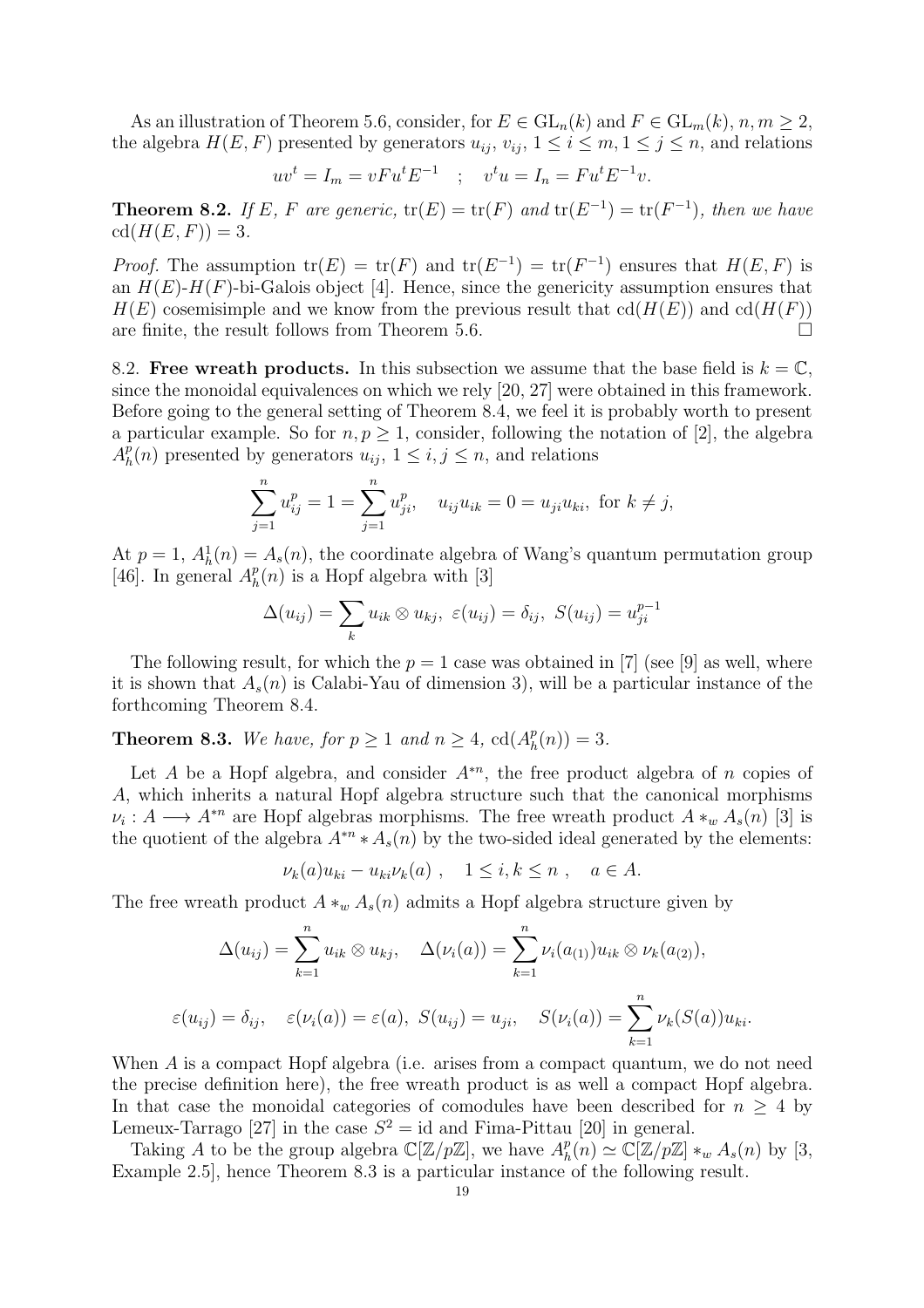**Theorem 8.4.** *We have*  $cd(A *_{w} A_{s}(n)) = max(cd(A), 3)$  *for any compact Hopf algebra* A such that  $cd(A) = cd_{GS}(A)$  and any  $n \geq 4$ .

*Proof.* First notice that there is a Hopf algebra map  $\pi : A *_{w} A_{s}(n) \to A_{s}(n)$  such that  $\pi(u_{ij}) = u_{ij}$  and  $\pi(a) = \varepsilon(a)$ , hence  $A_s(n)$  stands as Hopf subalgebra of  $A *_{w} A_s(n)$ . We thus have, by [7, Proposition 3.1],  $3 = \text{cd}(A_s(n)) \leq \text{cd}(A *_{w} A_s(n))$ . Similarly the natural map  $A^{*n} \to A *_{w} A_s(n)$  has a retraction, and hence  $A^{*n}$  stands as left coideal  $*$ -subalgebra of  $A *_w A_s(n)$ . By the results in [14],  $A *_w A_s(n)$  is thus faithfully flat as  $A^{*n}$ -module, hence projective [30]. We then have, using [8, Corollary 5.3],  $cd(A) = cd(A^{*n}) \leq cd(A^{*w} A_s(n)),$ since restricting a resolution by projective  $A *_w A_s(n)$ -modules to  $A^{*n}$ -modules remains a projective resolution. Hence we have

$$
\max(\mathrm{cd}(A),3)\leq\mathrm{cd}(A\ast_w A_s(n))
$$

The converse inequality obviously holds is  $cd(A)$  is infinite, hence we can assume that  $cd(A)$  is finite, and hence, in view of our assumption, that  $cd_{\text{GS}}(A)$  is finite.

The results in [20, 27] ensure the existence, for q satisfying  $q+q^{-1}=\sqrt{n}$ , of a monoidal equivalence between the category of comodules over  $A *_{w} A_{s}(n)$  and the category of comodules over a certain Hopf subalgebra H of the free product  $A * \mathcal{O}(SU_q(2))$ . We have, combining Proposition 7.4 and [8, Corollary 5.10]

$$
\mathrm{cd}_{\mathrm{GS}}(H) \leq \mathrm{cd}_{\mathrm{GS}}(A \ast \mathcal{O}(SU_q(2))) = \max(\mathrm{cd}_{\mathrm{GS}}(A), \mathrm{cd}_{\mathrm{GS}}(\mathcal{O}(SU_q(2)))
$$

Since  $\text{cd}_{\text{GS}}(\mathcal{O}(SU_a(2)) = 3$  by [5, 7], we get  $\text{cd}_{\text{GS}}(H) \leq \max(\text{cd}_{\text{GS}}(A), 3)$ , and since we assume that  $cd_{GS}(A)$  is finite, we get that  $cd_{GS}(H)$  is finite. Hence by Corollary 6.5 and Theorem 6.4, we get

$$
\operatorname{cd}(A *_{w} A_{s}(n)) = \operatorname{cd}(H) = \operatorname{cd}_{\operatorname{GS}}(H) \le \max(\operatorname{cd}_{\operatorname{GS}}(A), 3) = \max(\operatorname{cd}(A), 3)
$$

which concludes the proof.  $\Box$ 

*Remark* 8.5. At  $n = 2$ , using the simple description of the free wreath product as a crossed coproduct in [3], it is not difficult to show directly that  $\text{cd}(A *_{w} A_{s}(2)) = \max(\text{cd}(A), 1)$ if A is non trivial.

*Remark* 8.6. Fima-Pittau [20] define more generally a free wreath product  $A*_w A_{\text{aut}}(R, \varphi)$ , for suitable pairs  $(R, \varphi)$  consisting of a finite-dimensional C<sup>\*</sup>-algebra and a faithful state, and prove a similar monoidal equivalence result, so that Theorem 8.4 should generalize to this setting.

## 9. question 1.1 in the finite-dimensional case

In this section we provide a partial answer to Question 1.1 in the finite-dimensional case. Recall that a Hopf algebra A is said to be unimodular if there is a non-zero twosided integral in A, i.e. there exists a non-zero  $t \in A$  such that  $ta = at = \varepsilon(a)t$  for any a. If  $A$  is cosemisimple and finite-dimensional, then  $A^*$  is unimodular.

**Theorem 9.1.** *Let* A, B *be finite-dimensional Hopf algebras such that*  $\mathcal{M}^A \simeq \mathcal{M}^B$ . *Then we have*  $cd(A) = cd(B)$  *if one of the following condition holds.* 

- (1) The characteristic of k is zero, or satisfies  $p > d^{\frac{\varphi(d)}{2}}$ , where  $d = \dim(A)$ .
- (2) A ∗ *is unimodular.*

*Proof.* First notice that since a finite-dimensional Hopf algebra is self-injective (projective modules are injective), we have  $cd(A), cd(B) \in \{0, \infty\}$  and hence there are only few cases to consider. Moreover, for the Drinfeld double  $D(A)$ , we have  $\text{cd}(D(A)) = 0$  if and only if  $D(A)$  is semisimple, if and only if A is semisimple and cosemisimple [36, Proposition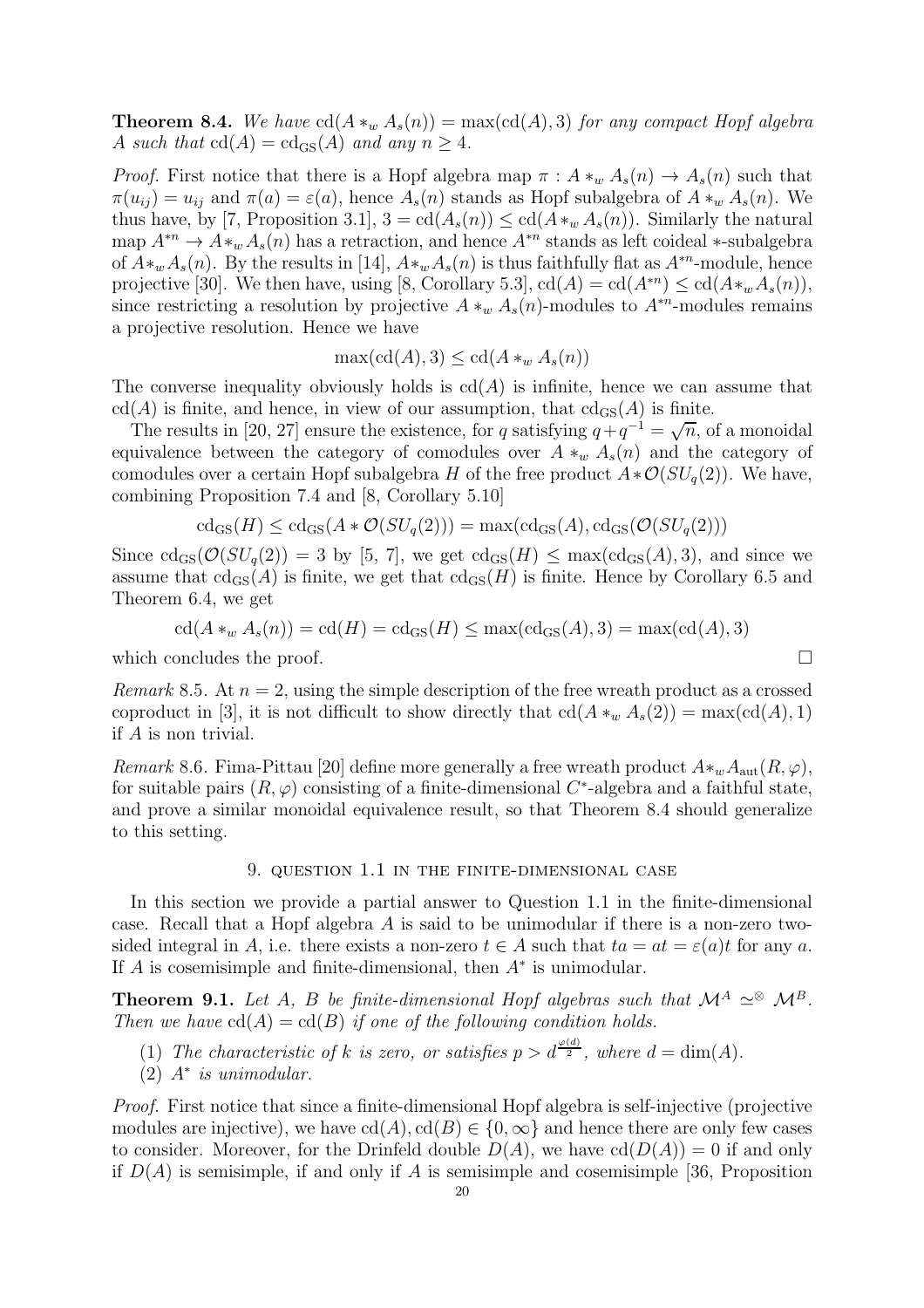7, and  $cd(D(A)) = \infty$  otherwise. Moreover, we have  $cd(D(A)) = cd(D(B))$  since our monoidal equivalence  $\mathcal{M}^A \simeq \mathcal{M}^B$  induces a monoidal equivalence between the monoidal centers of these categories (notice that  $\text{cd}(D(A)) = \text{cd}_{\text{GS}}(A)$ ).

If k has characteristic zero or satisfies  $p > d^{\frac{\varphi(d)}{2}}$ , then by [26, Theorem 3.3] and [18, Theorem 4.2 respectively, we have that A is semisimple if and only if A is semisimple and cosemisimple, if and only if  $cd(D(A)) = 0$ . Hence under one of these assumptions we have  $cd(A) = cd(B)$  because  $cd(D(A)) = cd(D(B)).$ 

Since  $\mathcal{M}^A \simeq \mathcal{M}^B$  and A, B are finite-dimensional, We have, by [40, Corollary 5.9],  $B \simeq A^{\sigma}$  for some Hopf 2-cocycle  $\sigma$ . At the dual level this means that  $B^* \simeq (A^*)^J$  for some Drinfeld twist J. Hence if  $cd(A) = 0$ , i.e. A is semisimple, we have that  $A^*$  is cosemisimple, and assuming that  $A^*$  is unimodular, we have that  $B^*$  is cosemisimple as well by [1, Corollary 3.6], and hence B is semisimple, so that  $cd(B) = 0$ , as needed. The assumption that A<sup>∗</sup> is unimodular is stable under Drinfeld twist since the multiplication does not change, thus  $B^*$  is unimodular as well, and hence we also have  $\text{cd}(B) = 0 \Rightarrow$  $cd(A) = 0$ , concluding the proof.

As we see in the proof of the previous theorem, a complete answer to Question 1.1 in the finite-dimensional case reduces to the question whether the class of finite-dimensional cosemisimple Hopf algebras is stable under Drinfeld twists. Remark 3.9 in [1] claimed that this is expected to be true, and would follow from a weak form of an important conjecture of Kaplansky saying that a finite-dimensional cosemisimple Hopf algebra is unimodular (the strong form says that a cosemisimple Hopf algebra satisfies  $S^2 = id$ ), but we are not aware of a proof since then.

# 10. summary of known answers to Question 1.1

In this last section, for the convenience of the reader, we summarize what are, to the best of our knowledge, the known positive answers to Question 1.1. Let A, B be Hopf algebras having equivalent linear tensor categories of comodules. Then we have  $cd(A) = cd(B)$  in the following situations.

- (1) A, B have bijective antipode and are smooth.
- (2) A, B are cosemisimple and their antipodes satisfy  $S^4 = id$ .
- (3) A, B are cosemisimple and  $cd(A)$ ,  $cd(B)$  are finite.
- (4) A, B are finite-dimensional, and the characteristic of k is zero, or satisfies  $p >$  $d^{\frac{\varphi(d)}{2}}$ , where  $d = \dim(A)$ .
- (5)  $A, B$  are finite-dimensional and  $A^*$  is unimodular.

#### **REFERENCES**

- [1] E. Aljadeff, P. Etingof, S. Gelaki, D. Nikshych, On twisting of finite-dimensional Hopf algebras, J. Algebra 256 (2002), no. 2, 484-501.
- [2] T. Banica, R. Vergnioux, Fusion rules for quantum reflection groups, J. Noncommut. Geom. 3 (2009), no. 3, 327-359.
- [3] J. Bichon, Free wreath product by the quantum permutation group, *Algebr. Represent. Theory* 7 (2004), no. 4, 343-362.
- [4] J. Bichon, Co-representation theory of universal co-sovereign Hopf algebras, J. Lond. Math. Soc. 75 (2007), no. 1, 83-98.
- [5] J. Bichon, Hochschild homology of Hopf algebras and free Yetter-Drinfeld resolutions of the counit, Compos. Math. 149 (2013), no. 4, 658-678.
- [6] J. Bichon, Hopf-Galois objects and cogroupoids, Rev. Un. Mat. Argentina 55 (2014), no. 2, 11–69.
- [7] J. Bichon, Gerstenhaber-Schack and Hochschild cohomologies of Hopf algebras, Doc. Math. 21 (2016), 955-986.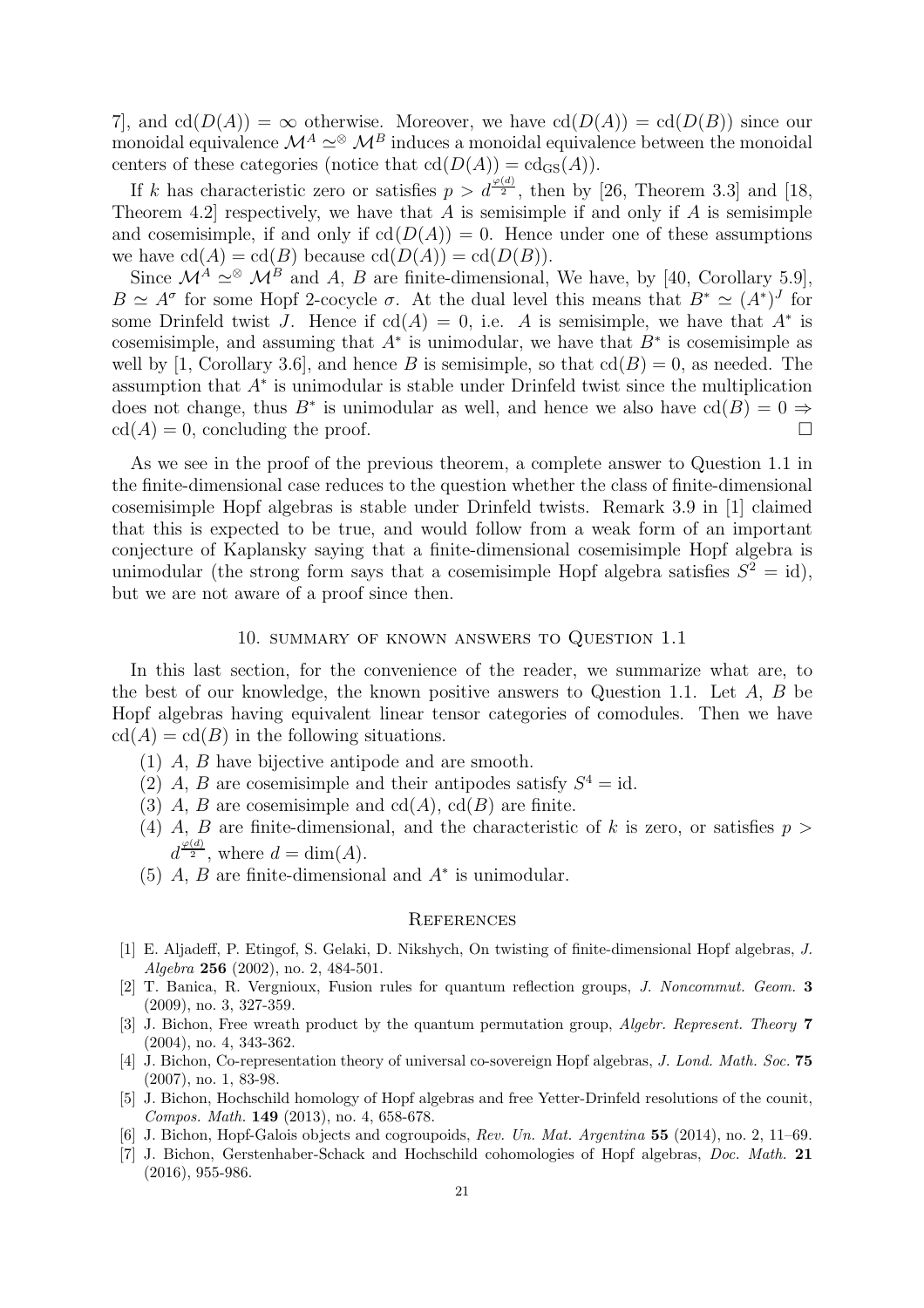- [8] J. Bichon, Cohomological dimensions of universal cosovereign Hopf algebras, Publ. Mat. 62 (2018), no. 2, 301-330.
- [9] J. Bichon, U. Franz, M. Gerhold, Homological properties of quantum permutation algebras, New York J. Math. **23** (2017), 1671-1695.
- [10] K.S. Brown, Cohomology of groups. Graduate Texts in Mathematics 87, Springer-Verlag, 1982.
- [11] S. Caenepeel, G. Militaru, S. Zhu, Crossed modules and Doi-Hopf modules, Israel J. Math. 100 (1997), 221-247.
- [12] S. Caenepeel, G. Militaru, S. Zhu, Frobenius and separable functors for generalized module categories and nonlinear equations, Lecture Notes in Mathematics 1787. Springer-Verlag, 2002.
- [13] A. Chirvasitu, Cosemisimple Hopf algebras are faithfully flat over Hopf subalgebras, Algebra Number Theory 8 (2014), no. 5, 1179-1199.
- [14] A. Chirvasitu, Relative Fourier transforms and expectations on coideal subalgebras, J. Algebra 516 (2018), 271–297.
- [15] A. Chirvasitu, C. Walton, X. Wang, Gelfand-Kirillov dimension of cosemisimple Hopf algebras, Proc. Amer. Math. Soc. 147 (2019), no. 11, 4665-4672.
- [16] W. Dicks, M.J. Dunwoody, Groups acting on graphs. Cambridge Studies in Advanced Mathematics 17, Cambridge University Press, 1989.
- [17] Y. Doi, Braided bialgebras and quadratic bialgebras, Comm. Algebra 21 (1993), no. 5, 1731–1749.
- [18] P. Etingof, S. Gelaki, On finite-dimensional semisimple and cosemisimple Hopf algebras in positive characteristic, Internat. Math. Res. Notices 1998, no. 16, 851-864.
- [19] P. Etingof, S. Gelaki, D. Nikshych, V. Ostrik, Tensor categories. Mathematical Surveys and Monographs 205, American Mathematical Society, 2015.
- [20] P. Fima, L. Pittau, The free wreath product of a compact quantum group by a quantum automorphism group, J. Funct. Anal. 271 (2016), no. 7, 1996–2043.
- [21] M. Gerstenhaber, S. Schack, Bialgebra cohomology, deformations and quantum groups, Proc. Nat. Acad. Sci. USA 87 (1990), no. 1, 78-81.
- [22] V. Ginzburg, S. Kumar, Cohomology of quantum groups at roots of unity, Duke Math. J. 69 (1993), no. 1, 179-198.
- [23] A. Joyal, R. Street, An introduction to Tannaka duality and quantum groups. Category theory (Como, 1990), 413–492, *Lecture Notes in Math.* **1488**, Springer, 1991.
- [24] A. Klimyk, K. Schmüdgen, Quantum groups and their representations. Texts and Monographs in Physics, Springer, 1997.
- [25] R.G. Larson, Characters of Hopf algebras, J. Algebra 17 (1971), 352–368.
- [26] R.G. Larson, D.E Radford, Finite-dimensional cosemisimple Hopf algebras in characteristic 0 are semisimple, J. Algebra 117 (1988), no. 2, 267-289.
- [27] F. Lemeux, P. Tarrago, Free wreath product quantum groups: the monoidal category, approximation properties and free probability, J. Funct. Anal. 270 (2016), no. 10, 3828–3883.
- [28] M. Lorenz, M. Lorenz, On crossed products of Hopf algebras, Proc. Amer. Math. Soc. 123 (1995), no. 1, 33-38.
- [29] A. Masuoka, Cleft extensions for a Hopf algebra generated by a nearly primitive element, Comm. Algebra 22 (1994), no. 11, 4537-4559.
- [30] A. Masuoka, D. Wigner, Faithful flatness of Hopf algebras, J. Algebra 170 (1994), no. 1, 156-164.
- [31] S. Montgomery, Hopf algebras and their actions on rings. CBMS Regional Conference Series in Mathematics, 82. American Mathematical Society, 1993.
- [32] C. Mrozinski, Quantum groups of GL(2) representation type, J. Noncommut. Geom. 8 (2014), no. 1, 107-140.
- [33] C. Mrozinski, Quantum automorphism groups and SO(3)-deformations, *J. Pure Appl. Algebra* 219 (2015), no. 1, 1-32.
- [34] C. Nastasescu, M. Van den Bergh, F. Van Oystaeyen, Separable functors applied to graded rings, J. Algebra 123 (1989), no. 2, 397-413.
- [35] P. Podles, E. Müller, Introduction to quantum groups, Rev. Math. Phys. 10 (1998), no. 4, 511–551.
- [36] D.E. Radford, Minimal quasitriangular Hopf algebras, J. Algebra 157 (1993), no. 2, 285–315.
- [37] T. Raedschelders, M. Van den Bergh, The Manin Hopf algebra of a Koszul Artin-Schelter regular algebra is quasi-hereditary,  $Adv. Math. 305 (2017), 601–660.$
- [38] M.D. Rafael, Separable functors revisited, *Comm. Algebra* 18 (1990), no. 5, 1445-1459.
- [39] P. Schauenburg, Hopf modules and Yetter-Drinfeld modules, J. Algebra 169 (1994), no. 3, 874-890.
- [40] P. Schauenburg, Hopf bigalois extensions, Comm. Algebra 24, No. 12 (1996), 3797-3825.